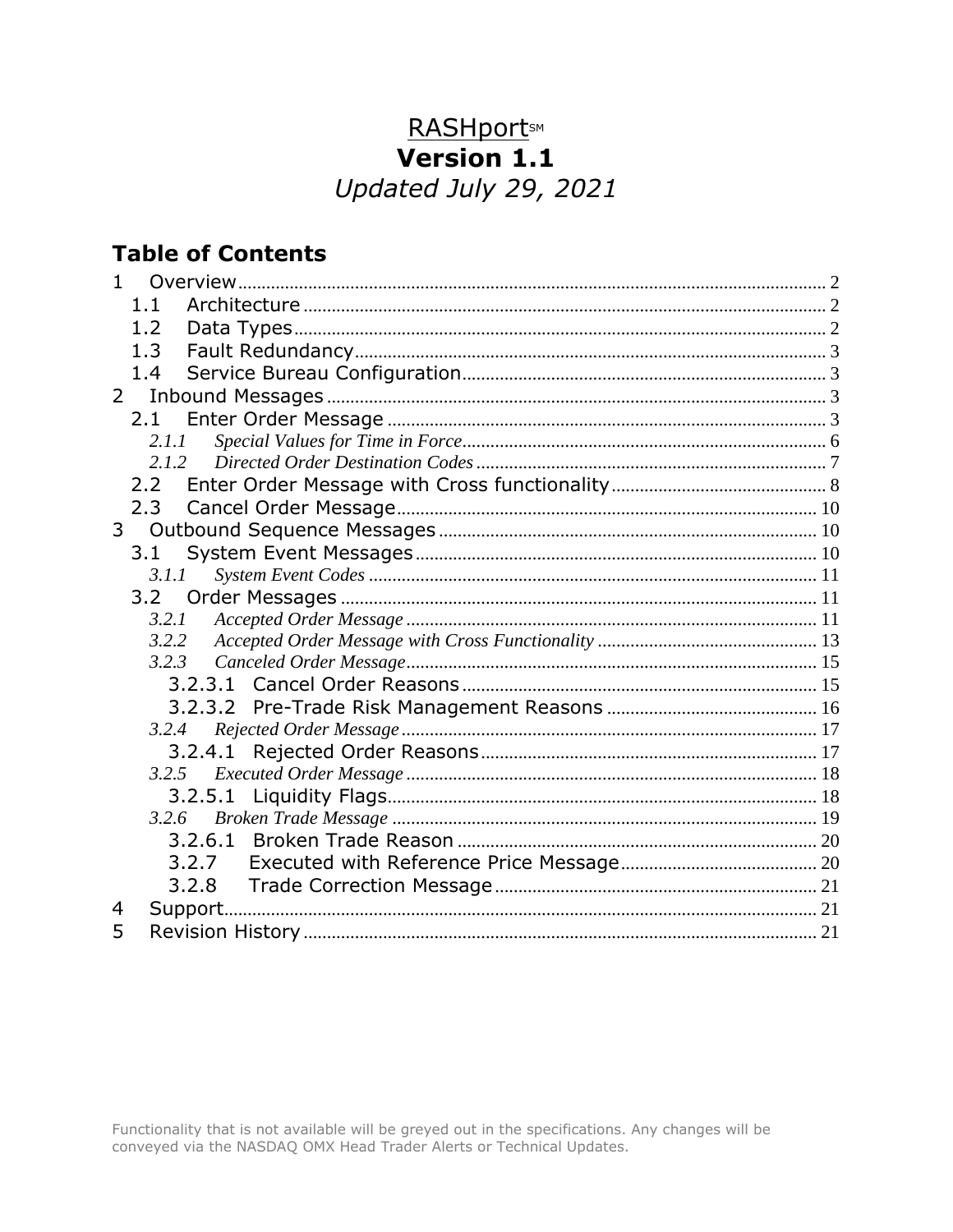#### <span id="page-1-0"></span>**1 Overview**

The NASDAQ system accepts limit orders from participants and executes matching orders when possible. Non-matching orders may be added to the NASDAQ Limit Order Book or routed out to the street based on the participant's routing strategy.

Routing and Special Handling (RASH<sup>SM</sup>) is a simple proprietary protocol that allows NASDAQ participants to enter orders, cancel existing orders and receive executions. RASH allows participants to use advanced functionality, including discretion, random reserve, pegging and routing. It is intended to allow participants and their software developers to integrate NASDAQ into their proprietary trading systems or build custom front ends.

RASH only provides a method for participants to send orders to NASDAQ and receive updates on those orders entered. For information about all orders entered into and executed on the NASDAQ book, refer to the ITCH<sup>®</sup> protocol (available separately).

RASH is a low-level proprietary protocol for connecting to NASDAQ. It is designed to offer the maximum possible performance at the cost of flexibility and ease of use. For applications that do not require this extreme level of performance, NASDAQ offers other, more standard interfaces, such as FIX, that may be more suitable and easier to develop to.

#### <span id="page-1-1"></span>*1.1 Architecture*

The RASH protocol is composed of messages passed between the RASH machine and the client application. Each message type has a fixed message length. All messages are composed of non-control ASCII bytes.

All messages sent from the RASH host to the client are assumed to be sequenced, and their delivery must be guaranteed by some lower level protocol. The SoupTCP (available separately) is typically used to guarantee the delivery and sequencing of RASH messages sent from the host to the client.

Messages sent from the RASH client to the host are inherently non-guaranteed, even if they are carried by a lower level protocol that guarantees delivery (like TCP/IP sockets). Therefore, all host-bound messages are designed so that they can be benignly re-sent for robust recovery from connection and application failures.

Each physical RASH host port is bound to a NASDAQ assigned logical RASH Account. On a given day, every order entered on RASH is uniquely identified by the combination of the logical RASH Account and the participant-created Token field

## <span id="page-1-2"></span>*1.2 Data Types*

Numeric fields are a string of ASCII-coded digits, right-justified and zero-filled on the left.

Alpha fields are left-justified and padded on the right with spaces.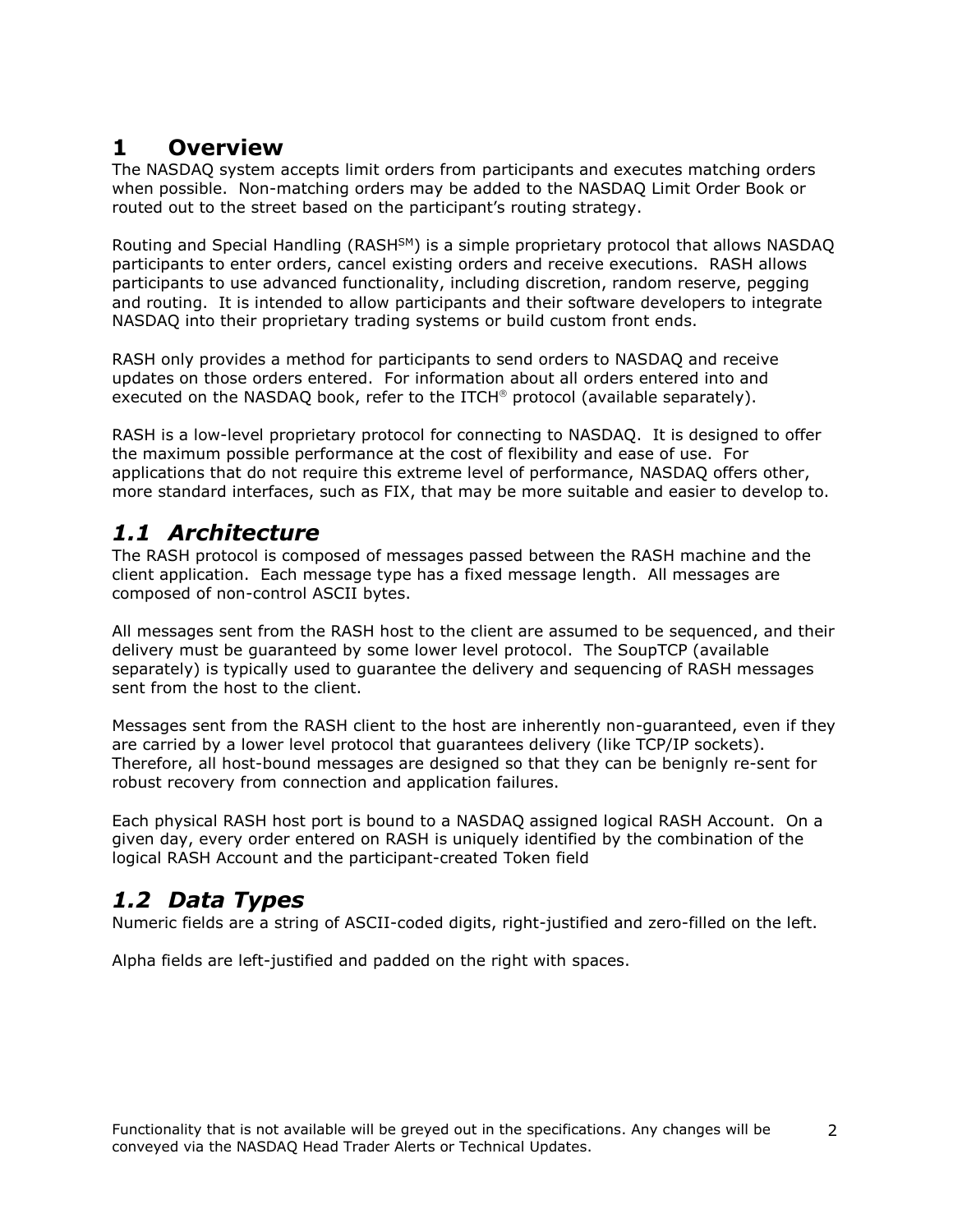Prices are given in decimal format with six whole number places followed by four decimal digits. The whole number portion is padded on the left with zeroes; the decimal portion is padded on the right with zeroes. The decimal point is implied by position; it does not appear inside the price field. The maximum valid price value on the NASDAQ system is \$200,000.00

Timestamp fields are given in milliseconds past midnight, Eastern Time (ET).

## <span id="page-2-0"></span>*1.3 Fault Redundancy*

A single RASH account can be bound to two physical RASH machines. These RASH machines then act as mirrors of each other for fault redundancy. In this configuration, both machines are able to accept and cancel orders and any outbound messages would be simultaneously generated by both physical RASH hosts.

#### <span id="page-2-1"></span>*1.4 Service Bureau Configuration*

A single RASH account can accept orders from one or more firms, allowing a service bureau configuration. The service bureau RASH account must be specifically authorized to enter orders on behalf of each represented participant with a NASDAQ Service Bureau Agreement, available separately. Once an agreement has been submitted, the RASH account set up as the service bureau may enter orders for the represented firm by putting the represented firm's Market Maker Identifier in the Firm field upon order entry.

# <span id="page-2-2"></span>**2 Inbound Messages**

Inbound messages are sent from the participant's application to the RASH host. They are not sequenced. All Inbound Messages may be repeated benignly. This gives the client the ability to re-send any Inbound message if it is uncertain whether NASDAQ received it in the case of a connection loss or application error.

The idea of benign inbound message retransmission with end-to-end acknowledgement is fundamental to NASDAQ's fail-over redundancy. Should your connection ever fail, there is no way for you to know if pending messages actually made it over the link before the failure. A robust RASH client can safely re-send any pending messages over a mirrored link without worrying about generating duplicates. This applies to NASDAQ's disaster fail-over capability as well; should NASDAQ ever need to fail-over to the backup site, some messages sent at the moment of failure may be lost. A robust application can simply re-send the pending messages, making the fail-over seamless to the end user.

## <span id="page-2-3"></span>*2.1 Enter Order Message*

The Enter Order Message lets you enter a new order into NASDAQ. Each new order must have a Token that is unique to the day and that logical RASH Port account. If you send a valid order, you should receive an Accepted Order Message. If you send an Enter Order Message with a previously used Token, the new order will be ignored. Please note that if you send a poorly formatted order, the port *will* drop you.

In order to send a market order, the Peg Type field must be set to "P". The Price field on this market order can be anything from zero to \$200,000.00. If a price greater than zero is specified, the market order will be capped at the price given. Note that the primary peg works the same way as market  $-$  where a price can be given to limit the peg. Beware that a Price field of zero is accepted only on orders that have a Peg Type other than "N". If a zero Price field is received when the Peg Type is "N", the client connection will be dropped.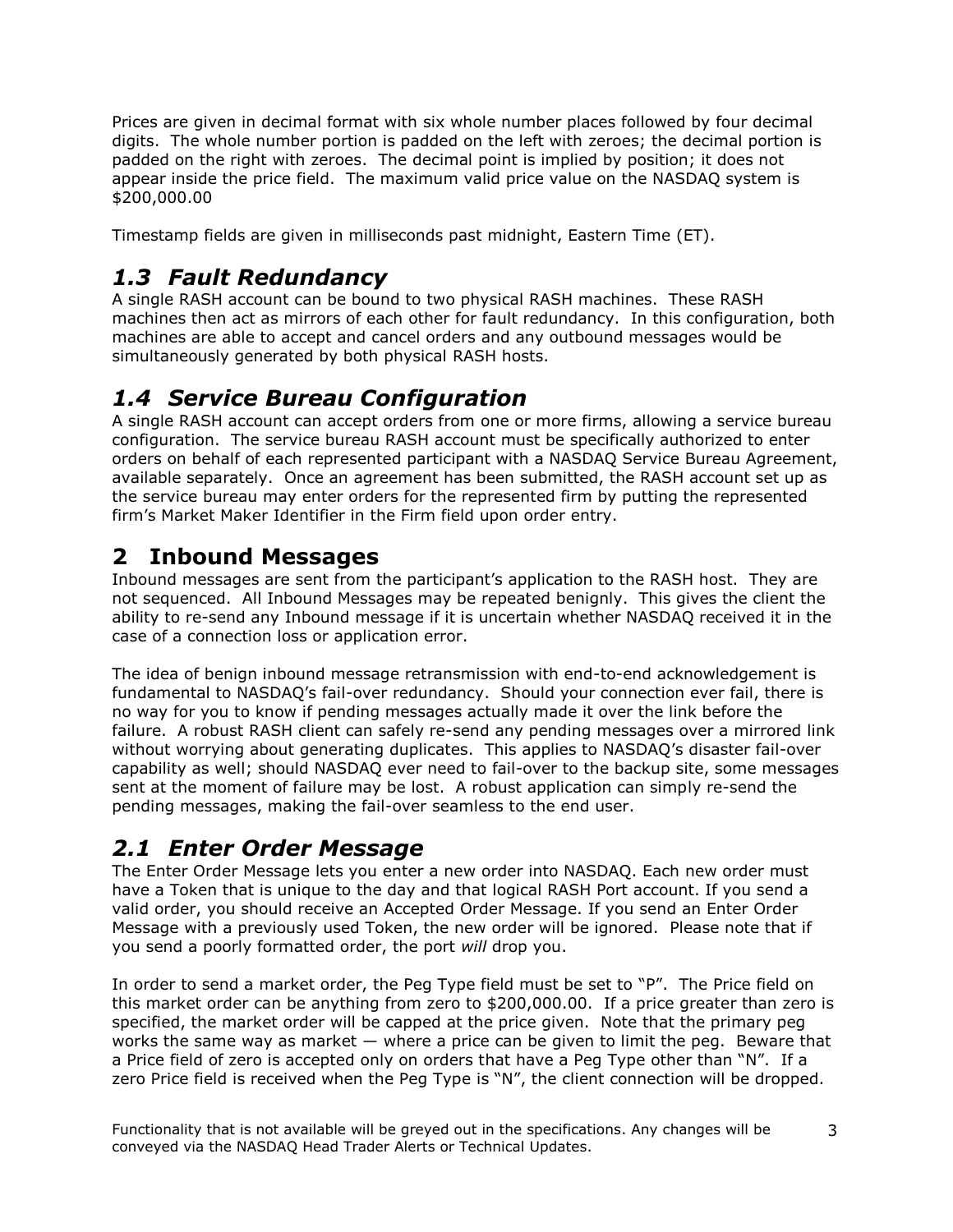Random Reserve is a feature for reserve orders that changes the displayed amount of shares every time the displayed shares are depleted. Random Reserve works as a range from the Max Floor. In other words, the maximum amount displayed will be the Max Floor plus the Random Reserve, and the minimum amount displayed will be the Max Floor minus the Random Reserve. Due to this, the amount given in the Random Reserve field must be less than the number in the Max Floor field. (e.g.: On a 5,000 share order with a Max Floor of 300 and a Random Reserve of 200, the order would be displayed at 100, 200, 300, 400 or 500 shares every time it refreshes. The amount displayed is chosen randomly from those choices.)

To use Market Maker peg with the default offset (Market Maker Designated Percentage), registered market makers can specify the following:

- $\bullet$  Execbroker = INET or <br/>blank>
- Peg type  $= Q$
- $\bullet$  Display = A
- $\bullet$  Peg difference = none

To use Market Maker peg with a more aggressive offset, only registered market makers can specify the following:

- $\bullet$  Execbroker = INET or <br/>blank>
- $\bullet$  Peg type = Q
- $\bullet$  Display = A
- $\bullet$  Peg difference = (custom offset)

Other participants who submit primary peg orders with offsets will be non-displayed only. Only orders submitted by market makers will be displayed.

| <b>Enter Order Message</b>     |               |              |               |                                                                                                                                                                                                                       |  |  |  |
|--------------------------------|---------------|--------------|---------------|-----------------------------------------------------------------------------------------------------------------------------------------------------------------------------------------------------------------------|--|--|--|
| <b>Name</b>                    | <b>Offset</b> | Length       | Value         | <b>Notes</b>                                                                                                                                                                                                          |  |  |  |
| <b>Type</b>                    | 0             | 1            | "O''          | Identifies this message as an<br>Enter Order Message Type                                                                                                                                                             |  |  |  |
| Order Token/Client<br>Order ID | 1             | 14           | Alpha-Numeric | Token must be day unique for<br>each Rash Port account                                                                                                                                                                |  |  |  |
| Side                           | 15            | $\mathbf{1}$ | Alpha         | B/S/T/E<br>Buy/Sell/Short/Short Exempt<br>NOTE: For sell short and sell<br>short exempt, subscriber<br>affirms ability to borrow<br>securities in good deliverable<br>form for delivery within three<br>business days |  |  |  |
| Shares/OrderQty                | 16            | 6            | Numeric       | <b>Total Number of shares</b><br>entered. Must be greater than<br>zero                                                                                                                                                |  |  |  |
| Stock Symbol                   | 22            | 8            | Alpha         | Stock Symbol                                                                                                                                                                                                          |  |  |  |
| Price                          | 30            | 10           | Price         | 6.4 (implied decimal)                                                                                                                                                                                                 |  |  |  |
| Time In Force                  | 40            | 5            | Numeric       | The number of seconds that<br>this order should live before<br>being automatically canceled.                                                                                                                          |  |  |  |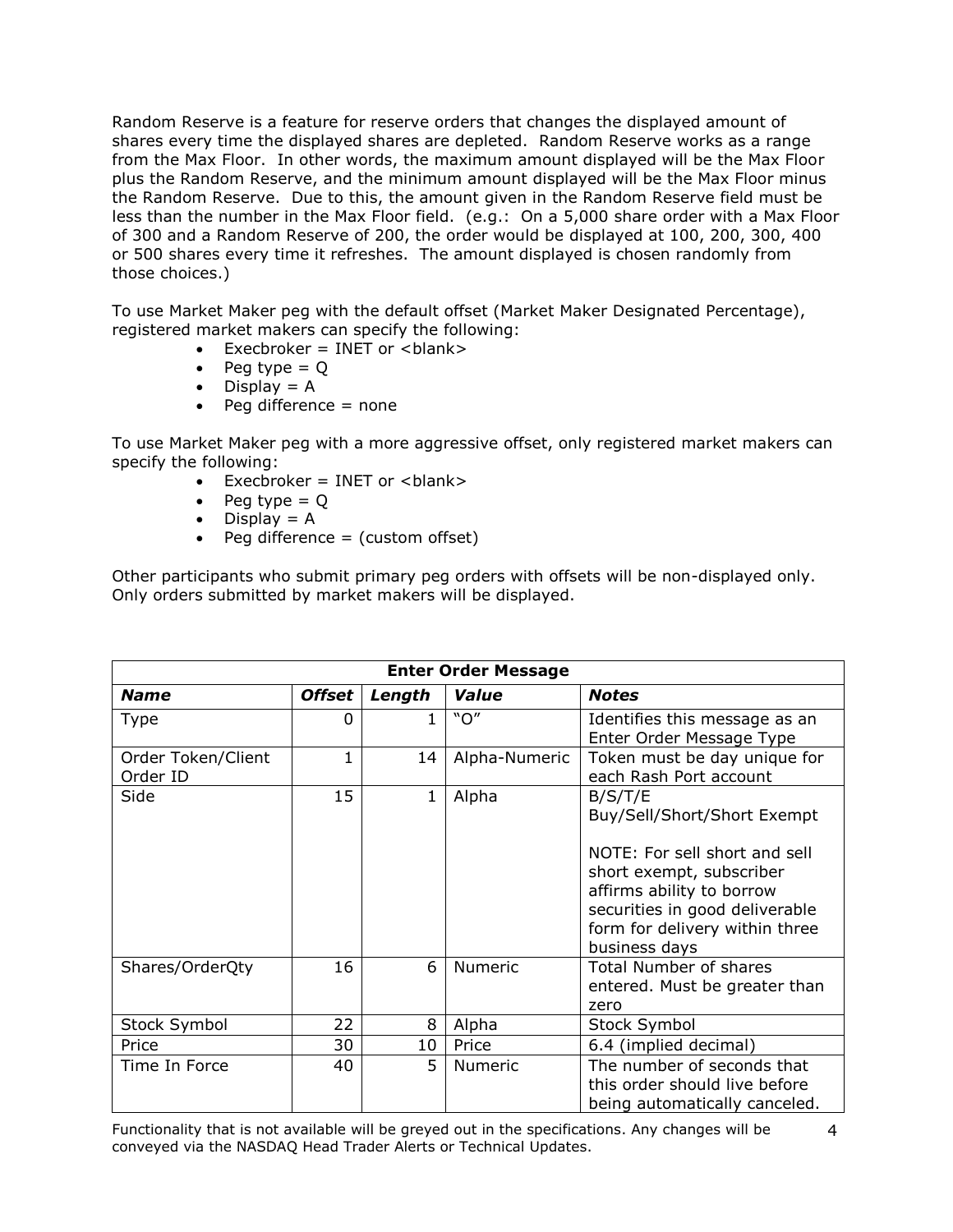|                         |    |                |         | See special values for Time in                         |
|-------------------------|----|----------------|---------|--------------------------------------------------------|
|                         |    |                |         | Force here                                             |
| Firm/Client ID          | 45 | $\overline{4}$ | Alpha   | <b>MPID</b>                                            |
| Display                 | 49 | $\mathbf{1}$   | Alpha   | $Y =$ Anonymous-Price to                               |
|                         |    |                |         | Comply                                                 |
|                         |    |                |         | $N = Non-Displayed$                                    |
|                         |    |                |         | $A =$ Attributable- Price to                           |
|                         |    |                |         | <b>Display</b>                                         |
|                         |    |                |         | $I =$ Imbalance Only                                   |
|                         |    |                |         | $P = Post-Only$                                        |
|                         |    |                |         | $W = Mid-Point Peg Post Only$                          |
|                         |    |                |         | $L = Post-Only$ and Attributable                       |
|                         |    |                |         | - Price to Display                                     |
|                         |    |                |         | $M = Mid-Point Peg$                                    |
|                         |    |                |         | "m" = Mid-Point Peg and Mid-                           |
|                         |    |                |         | <b>Point Trade Now</b>                                 |
|                         |    |                |         | "n" = Non-Display and Mid-<br><b>Point Trade Now</b>   |
|                         |    |                |         | "B" = M-ELO and Continuous                             |
|                         |    |                |         | <b>Book Midpoint</b>                                   |
| MinQty                  | 50 | 6              | Numeric | Minimum Fill Amount Allowed.                           |
| Max Floor               | 56 | 6              | Numeric | Shares to Display. If zero this                        |
|                         |    |                |         | field will default to the order                        |
|                         |    |                |         | qty. Use the display field to                          |
|                         |    |                |         | specify a hidden order.                                |
| Peg Type                | 62 | $\mathbf{1}$   | Alpha   | $M - Midpoint$                                         |
|                         |    |                |         | $N - No$ Peg                                           |
|                         |    |                |         | $P - Market$                                           |
|                         |    |                |         | $R$ – Primary                                          |
|                         |    |                |         | Q - Market Maker Peg                                   |
|                         |    |                |         | I - INAV Peg                                           |
| Peg Difference Sign     | 63 | $\mathbf{1}$   | Alpha   | $+$                                                    |
|                         |    |                |         |                                                        |
|                         |    |                |         | If peg type is set to "N",                             |
|                         |    |                |         | specify $"+'$                                          |
| Peg Difference          | 64 | 10             | Price   | Amount; 6.4 (implied decimal).                         |
|                         |    |                |         | If peg type is set to "N",                             |
| <b>Discretion Price</b> |    |                |         | specify "0"                                            |
|                         | 74 | 10             | Price   | Discretion Price for<br>Discretionary Order. If set to |
|                         |    |                |         | "0", this order does not have                          |
|                         |    |                |         | discretion.                                            |
| Discretion Peg Type     | 84 | $\mathbf{1}$   | Alpha   | $M - Midpoint$                                         |
|                         |    |                |         | $N - No$ Peg                                           |
|                         |    |                |         | $P - Market$                                           |
|                         |    |                |         | $R - Primary$                                          |
|                         |    |                |         | I - INAV Peg                                           |
| Discretion Peg          | 85 | $\mathbf{1}$   | Alpha   | $+$                                                    |
| Difference Sign         |    |                |         |                                                        |
|                         |    |                |         | If peg type is set to "N",                             |
|                         |    |                |         | specify "+"                                            |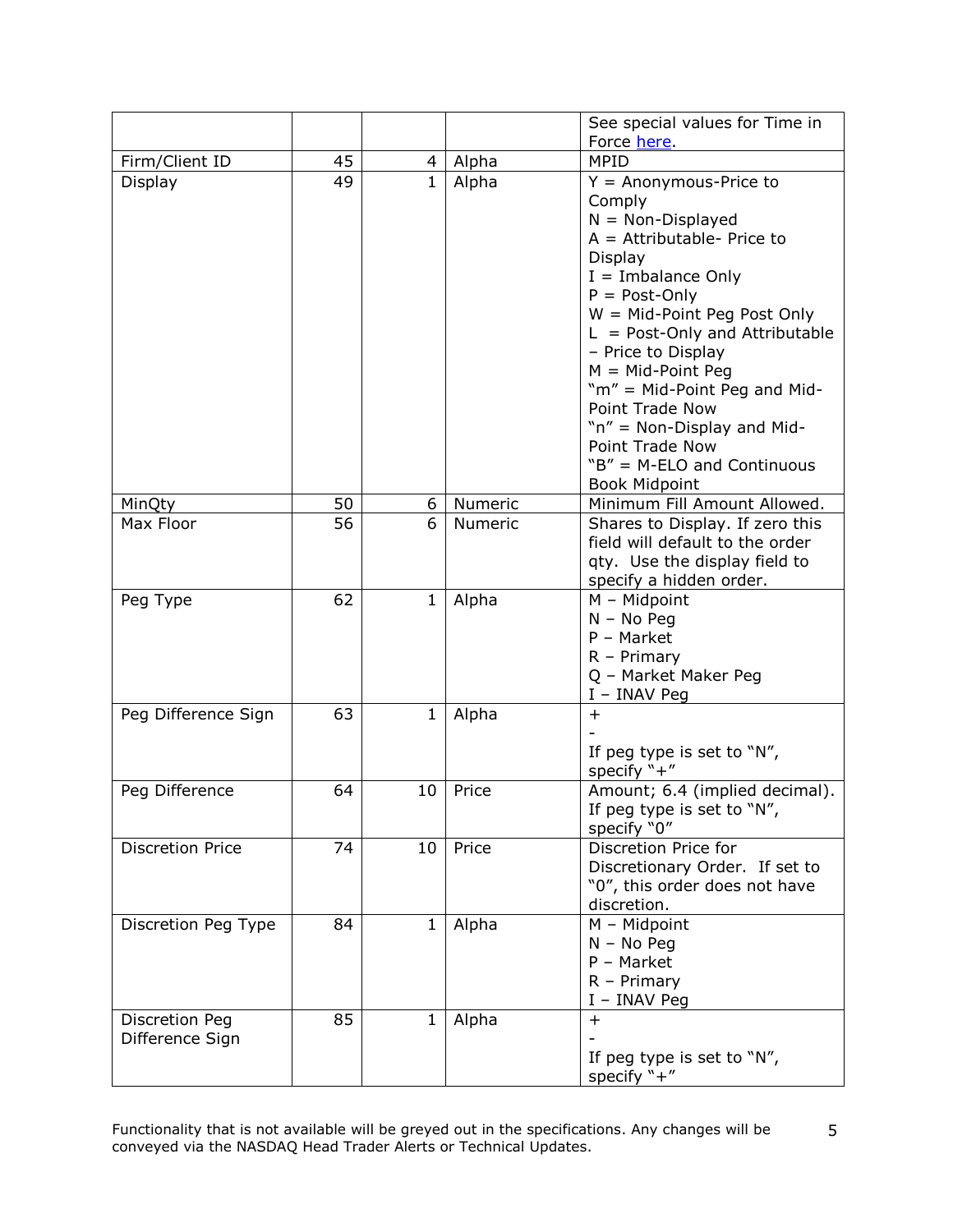| Discretion Peg<br><b>Difference</b> | 86  | 10             | Price          | Amount; 6.4 (implied decimal).<br>If peg type is set to "N",<br>specify "0"                                                                                                                                                                                                                                                                 |  |
|-------------------------------------|-----|----------------|----------------|---------------------------------------------------------------------------------------------------------------------------------------------------------------------------------------------------------------------------------------------------------------------------------------------------------------------------------------------|--|
| Capacity/Rule 80A<br>Indicator      | 96  | 1              | Alpha          | Capacity Code                                                                                                                                                                                                                                                                                                                               |  |
| Random Reserve                      | 97  | 6              | <b>Numeric</b> | Shares to do random reserve<br>with                                                                                                                                                                                                                                                                                                         |  |
| Route Dest/Exec<br><b>Broker</b>    | 103 | $\overline{4}$ | Alpha          | Target ID: INET, DOTA, DOTD,<br>DOTI, DOTM, TFTY, MOPP,<br>STGY, SCAN, SKIP, SKNY,<br>SAVE, QSAV, QTFY, DOTZ,<br>LIST, SOLV, CART, QSLV,<br>ESCN, QDRK, QCST, MOPB,<br>QRTY, RFTY, SCAR, MIDP and<br>"Directed Orders". See<br>Directed Order Destination<br>Code table here; for more<br>information on routing<br>strategies, click here. |  |
| Cust/Terminal<br>ID/Sender SubID    | 107 | 32             | Alpha-Numeric  | Client Initiated; Pass-thru.<br>Must be left-justified.                                                                                                                                                                                                                                                                                     |  |
| <b>Customer Type</b>                | 139 | 1              | Alpha          | Indicates if the order is a retail<br>designated order (optional<br>field)<br>"R" = Retail designated order<br>"N" = Not a retail designated<br>order                                                                                                                                                                                       |  |

#### <span id="page-5-0"></span>*2.1.1 Special Values for Time in Force*

<span id="page-5-1"></span>

|          | <b>Special Values for Time in Force</b>                                                                                                                                                                                                                                                                                                                 |  |  |  |  |  |  |
|----------|---------------------------------------------------------------------------------------------------------------------------------------------------------------------------------------------------------------------------------------------------------------------------------------------------------------------------------------------------------|--|--|--|--|--|--|
| Value    | <b>Explanation</b>                                                                                                                                                                                                                                                                                                                                      |  |  |  |  |  |  |
| $\Omega$ | Immediate or cancel (IOC). If no match for the order is available at the<br>moment the order is accepted, any unexecuted shares in the order are<br>immediately canceled. If the order is routable (strategy other than INET),<br>an IOC will result in the order trying to exhaust all potential liquidity at<br>the specified price before returning. |  |  |  |  |  |  |
| 99960    | Market Hours Good-Til-Canceled (GTC). Because this order spans days,<br>the token must be unique across all days that it is live.                                                                                                                                                                                                                       |  |  |  |  |  |  |
| 99961    | Market Hours Do-Not-Increment (DNI) Good-Til-Canceled (GTC). Because<br>this order spans days, the token must be unique across all days that it is<br>live.                                                                                                                                                                                             |  |  |  |  |  |  |
| 99962    | Market Hours Do-Not-Reduce (DNR) Good-Til-Canceled (GTC). Because<br>this order spans days, the token must be unique across all days that it is<br>live.                                                                                                                                                                                                |  |  |  |  |  |  |
| 99963    | Market Hours Do-Not-Increment (DNI) and Do-Not-Reduce (DNR) Good-<br>Til-Canceled (GTC). Because this order spans days, the token must be<br>unique across all days that it is live.                                                                                                                                                                    |  |  |  |  |  |  |
| 99964    | System Hours Good-Til-Canceled (GTC). Because this order spans days,<br>the token must be unique across all days that it is live.                                                                                                                                                                                                                       |  |  |  |  |  |  |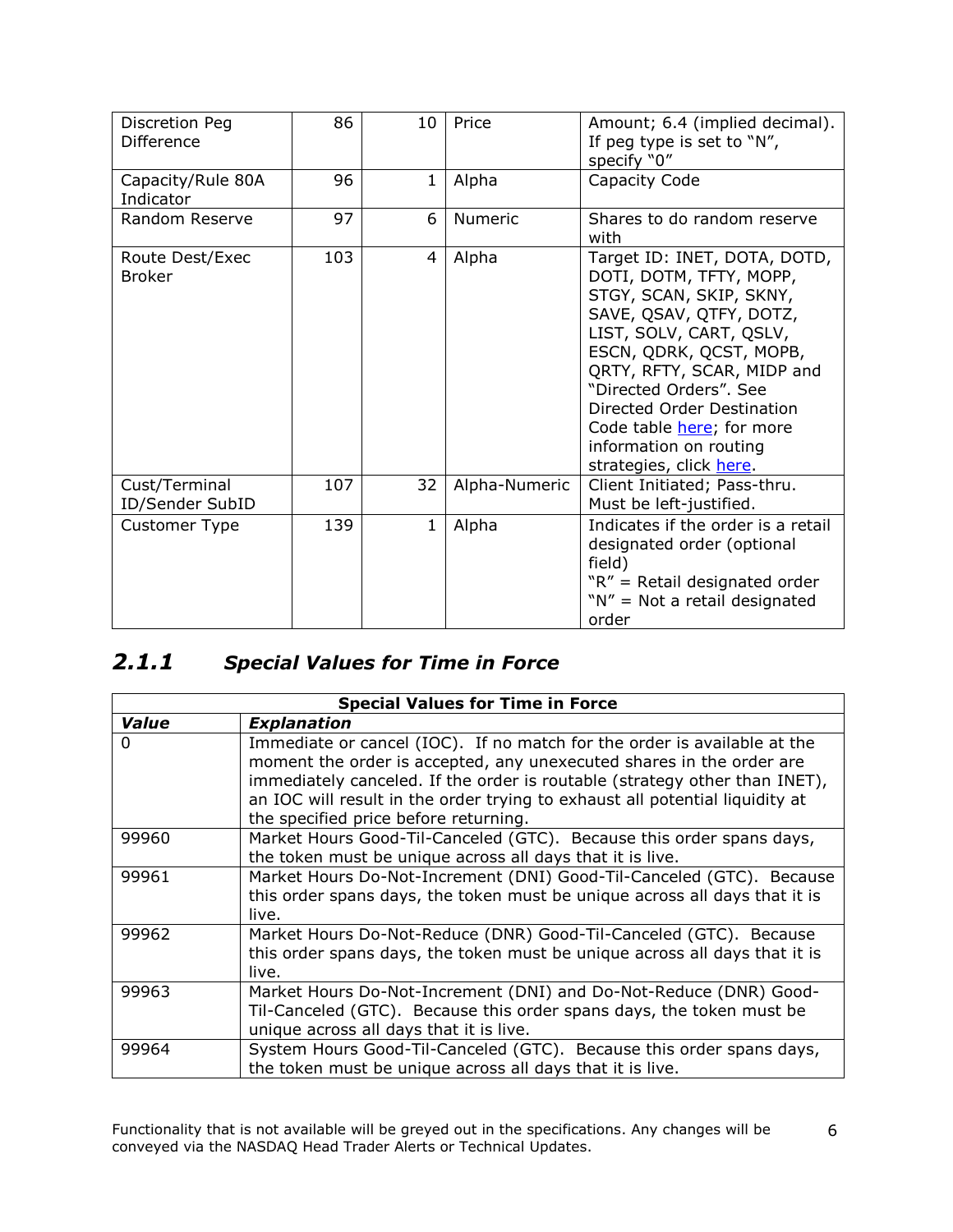| 99965 | System Hours Do-Not-Increment (DNI) Good-Til-Canceled (GTC).<br>Because this order spans days, the token must be unique across all days<br>that it is live.                                                                                          |
|-------|------------------------------------------------------------------------------------------------------------------------------------------------------------------------------------------------------------------------------------------------------|
| 99966 | System Hours Do-Not-Reduce (DNR) Good-Til-Canceled (GTC). Because<br>this order spans days, the token must be unique across all days that it is<br>live.                                                                                             |
| 99967 | System Hours Do-Not-Increment (DNI) and Do-Not-Reduce (DNR) Good-<br>Til-Canceled(GTC). Because this order spans days, the token must be<br>unique across all days that it is live.                                                                  |
| 99991 | On Open, Non-NASDAQ-Listed. Use to send an On-Open order in non-<br>NASDAQ-listed securities, when used in conjunction with a "DOT"<br>strategy. To do a limit-on-open, send with a limit price; to do market,<br>send with pegging set to Market.   |
| 99992 | On-Close, Non-NASDAQ-Listed. Use to send an On-Close order in non-<br>NASDAQ-listed securities when used in conjunction with a "DOT" strategy.<br>To do a limit-on-close, send with a limit price; to do market, send with<br>pegging set to Market. |
| 99994 | For some routing strategies, this TIF designates that the order be re-<br>routed every four minutes or so.                                                                                                                                           |
| 99998 | Market Day. Indicates that the order should remain live until the market<br>close on the primary market for the security.                                                                                                                            |
| 99999 | NASDAQ Day. Indicates that the order should remain live until the end of<br>the NASDAQ trading day.                                                                                                                                                  |
| 99996 | Extended Trading Close. Indicates that the order should live until the<br>conclusion of the Extended Trading Close for the security                                                                                                                  |

#### <span id="page-6-0"></span>*2.1.2 Directed Order Destination Codes*

| <b>Directed Order Destination Codes</b> |                         |  |  |  |
|-----------------------------------------|-------------------------|--|--|--|
| <b>Market Center</b>                    | <b>Destination Code</b> |  |  |  |
| <b>NYSE American</b>                    | <b>ISAM</b>             |  |  |  |
| <b>NYSE Arca</b>                        | <b>ISPA</b>             |  |  |  |
| Nasdag BX                               | <b>ISBX</b>             |  |  |  |
| <b>CBOE</b>                             | <b>ISCB</b>             |  |  |  |
| <b>NYSE Chicago</b>                     | <b>ISCX</b>             |  |  |  |
| <b>NYSE National</b>                    | <b>ISCN</b>             |  |  |  |
| <b>NYSE</b>                             | <b>ISNY</b>             |  |  |  |
| <b>BATS Z</b>                           | <b>ISBZ</b>             |  |  |  |
| <b>BATSY</b>                            | <b>ISBY</b>             |  |  |  |
| <b>EDGA</b>                             | <b>ISNA</b>             |  |  |  |
| <b>EDGX</b>                             | <b>ISNX</b>             |  |  |  |
| Nasdag PSX                              | <b>ISPX</b>             |  |  |  |
| IEX                                     | <b>ISIX</b>             |  |  |  |
| Long Term Stock Exchange                | <b>ISLT</b>             |  |  |  |
| Members Exchange                        | <b>ISMX</b>             |  |  |  |
| <b>MIAX PEARL Equities</b>              | <b>ISMI</b>             |  |  |  |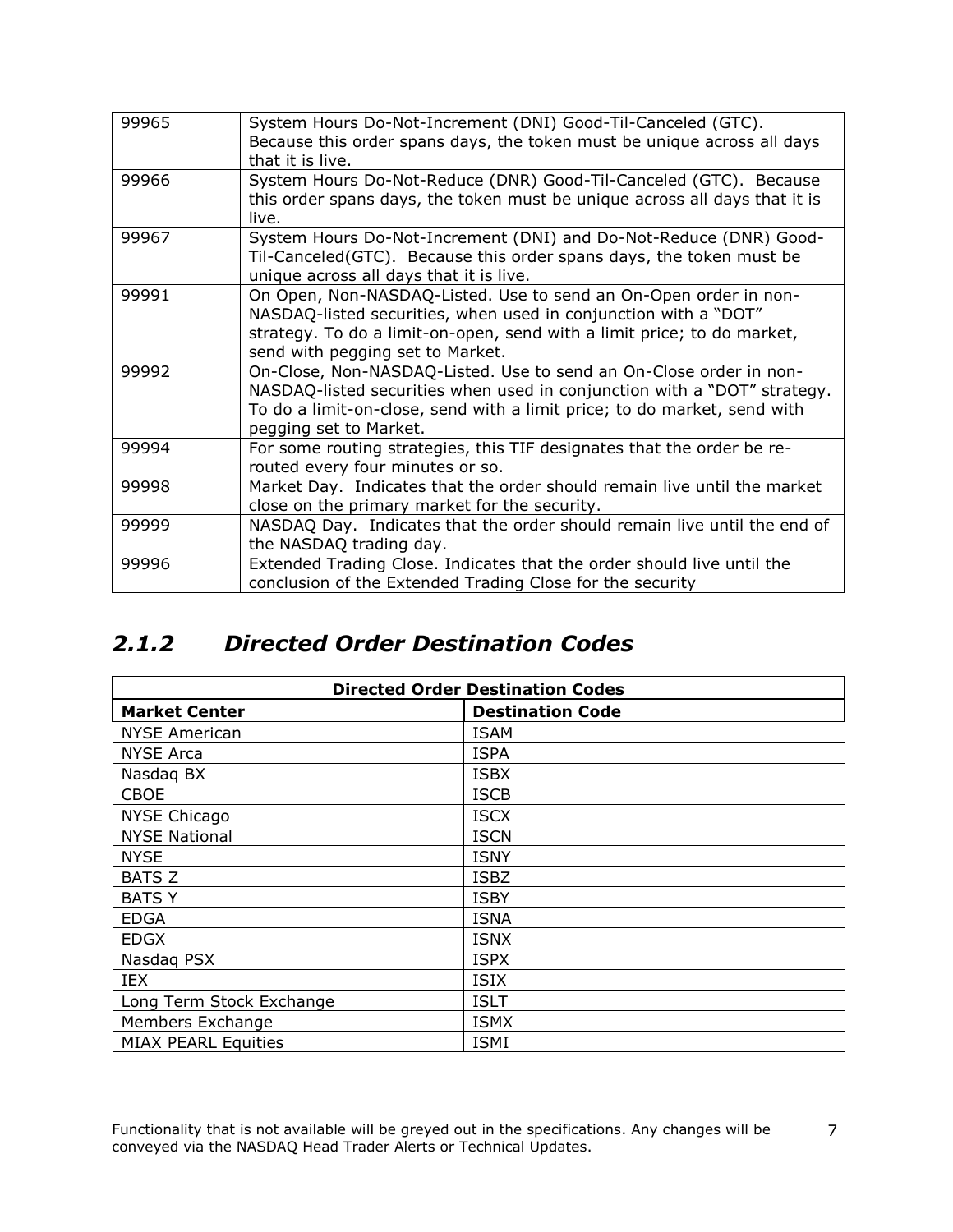#### <span id="page-7-0"></span>*2.2 Enter Order Message with Cross functionality*

This new message lets you enter orders into NASDAQ in much the same way as the previous, with a few additional fields. Notably, the Cross Type Flag allows you to specify that an order begins participation in a cross.

| <b>Enter Order Message with Cross Functionality</b> |                         |              |               |                                                                                                                                                                                                                                                                                                                                                                                                                                                                                                                                  |  |  |
|-----------------------------------------------------|-------------------------|--------------|---------------|----------------------------------------------------------------------------------------------------------------------------------------------------------------------------------------------------------------------------------------------------------------------------------------------------------------------------------------------------------------------------------------------------------------------------------------------------------------------------------------------------------------------------------|--|--|
| <b>Name</b>                                         | <b>Offset</b><br>Length |              | <b>Value</b>  | <b>Notes</b>                                                                                                                                                                                                                                                                                                                                                                                                                                                                                                                     |  |  |
| <b>Type</b>                                         | 0                       | 1            | "Q"           | Identifies this message as an<br>Enter Order Message with<br>Cross Type                                                                                                                                                                                                                                                                                                                                                                                                                                                          |  |  |
| Order Token/Client<br>Order ID                      | $\mathbf{1}$            | 14           | Alpha-Numeric | Token must be day unique for<br>each Rash Port account                                                                                                                                                                                                                                                                                                                                                                                                                                                                           |  |  |
| Side                                                | 15                      | $\mathbf{1}$ | Alpha         | B/S/T/E<br>Buy/Sell/Short/Short Exempt                                                                                                                                                                                                                                                                                                                                                                                                                                                                                           |  |  |
| Shares/OrderQty                                     | 16                      | 6            | Numeric       | <b>Total Number of shares</b><br>entered. Must be greater than<br>zero                                                                                                                                                                                                                                                                                                                                                                                                                                                           |  |  |
| Stock Symbol                                        | 22                      | 8            | Alpha         | Stock Symbol                                                                                                                                                                                                                                                                                                                                                                                                                                                                                                                     |  |  |
| Price                                               | 30                      | 10           | Price         | 6.4 (implied decimal)                                                                                                                                                                                                                                                                                                                                                                                                                                                                                                            |  |  |
| Time In Force                                       | 40                      | 5            | Numeric       | The number of seconds that<br>this order should live before<br>being timed automatically<br>canceled. Special values for<br>Time in Force are listed below.                                                                                                                                                                                                                                                                                                                                                                      |  |  |
| Firm/Client ID                                      | 45                      | 4            | Alpha         | <b>MPID</b>                                                                                                                                                                                                                                                                                                                                                                                                                                                                                                                      |  |  |
| Display                                             | 49                      | $\mathbf{1}$ | Alpha         | $Y =$ Anonymous-Price to<br>Comply<br>$N = Non-Displayed$<br>$A =$ Attributable- Price to<br>Display<br>$I =$ Imbalance Only<br>$P = Post-Only$<br>$W = Mid-Point Peg Post Only$<br>$L = Post-Only$ and Attributable<br>- Price to Display<br>$O =$ Retail Order Type 1<br>$T =$ Retail Order Type 2<br>$Q =$ Retail Price Improvement<br>Order<br>$M = Mid-Point Peg$<br>"m" = Mid-Point Peg and Mid-<br>Point Trade Now<br>"n" = Non-Display and Mid-<br>Point Trade Now<br>"B" = M-ELO and Continuous<br><b>Book Midpoint</b> |  |  |
| MinQty                                              | 50                      | 6            | Numeric       | Minimum Fill Amount Allowed.                                                                                                                                                                                                                                                                                                                                                                                                                                                                                                     |  |  |
| Max Floor                                           | 56                      | 6            | Numeric       | Shares to Display. If zero this<br>field will default to the order                                                                                                                                                                                                                                                                                                                                                                                                                                                               |  |  |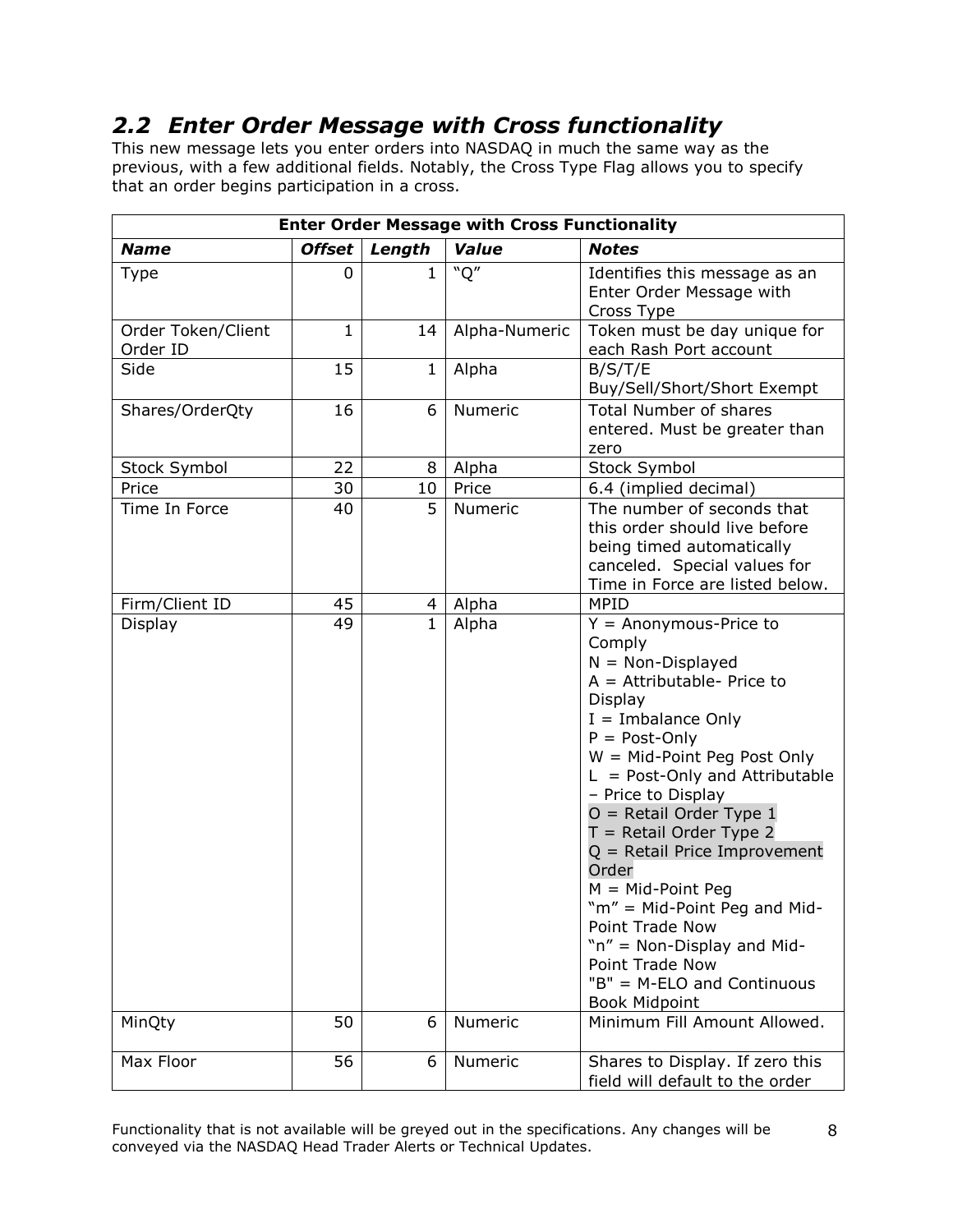|                             |     |              |               | qty. Use the display field to                   |
|-----------------------------|-----|--------------|---------------|-------------------------------------------------|
|                             |     |              |               | specify a hidden order.                         |
| Peg Type                    | 62  | $\mathbf 1$  | Alpha         | $M - Midpoint$                                  |
|                             |     |              |               | $N - No$ Peg                                    |
|                             |     |              |               | $P - Market$                                    |
|                             |     |              |               | $R - Primary$                                   |
|                             |     |              |               | Q - Market Maker Peg                            |
|                             |     |              |               | I - INAV Peg                                    |
| Peg Difference Sign         | 63  | $\mathbf{1}$ | Alpha         | $+$                                             |
|                             |     |              |               |                                                 |
|                             |     |              |               | If peg type is set to "N",                      |
|                             | 64  | 10           | Price         | specify $"+'$<br>Amount; 6.4 (implied decimal). |
| Peg Difference              |     |              |               | If peg type is set to "N",                      |
|                             |     |              |               | specify "0"                                     |
| <b>Discretion Price</b>     | 74  | 10           | Price         | Discretion Price for                            |
|                             |     |              |               | Discretionary Order. If set to                  |
|                             |     |              |               | "0", then this order does not                   |
|                             |     |              |               | have discretion.                                |
| Discretion Peg Type         | 84  | 1            | Alpha         | $M - Midpoint$                                  |
|                             |     |              |               | $N - No$ Peg                                    |
|                             |     |              |               | $P - Market$                                    |
|                             |     |              |               | $R - Primary$                                   |
|                             |     |              |               | I - INAV Peg                                    |
| Discretion Peg              | 85  | $\mathbf{1}$ | Alpha         | $+$                                             |
| Difference Sign             |     |              |               |                                                 |
|                             |     |              |               | If peg type is set to "N",                      |
|                             |     |              |               | specify $"+'$                                   |
| Discretion Peg              | 86  | 10           | Price         | Amount; 6.4 (implied decimal).                  |
| Difference                  |     |              |               | If peg type is set to "N",                      |
|                             |     |              |               | specify "0"                                     |
| Capacity/Rule 80A           | 96  | $\mathbf{1}$ | Alpha         | Capacity Code                                   |
| Indicator<br>Random Reserve | 97  |              |               |                                                 |
|                             |     | 6            | Numeric       | Shares to do random reserve<br>with             |
| Route Dest/Exec             | 103 | 4            | Alpha         | Target ID: INET, DOTA, DOTD,                    |
| <b>Broker</b>               |     |              |               | DOTI, DOTM, TFTY, MOPP,                         |
|                             |     |              |               | STGY, SCAN, SKIP, SKNY,                         |
|                             |     |              |               | SAVE, QSAV, QTFY, DOTZ,                         |
|                             |     |              |               | LIST, SOLV, CART, QSLV,                         |
|                             |     |              |               | ESCN, QDRK, QCST, MOPB,                         |
|                             |     |              |               | QRTY, RFTY, SCAR, MIDP and                      |
|                             |     |              |               | "Directed Orders". See                          |
|                             |     |              |               | Directed Order Destination                      |
|                             |     |              |               | Code table here; for more                       |
|                             |     |              |               | information on routing                          |
|                             |     |              |               | strategies, click here.                         |
| Cust/Terminal               | 107 | 32           | Alpha-Numeric | Client Initiated; Pass-thru.                    |
| ID/Sender SubID             |     |              |               | Must be left-justified.                         |
| Inter-market sweep          | 139 | $\mathbf{1}$ | Alpha         | $Y -$ eligible                                  |
| eligibility                 |     |              |               | $N - not eligible$                              |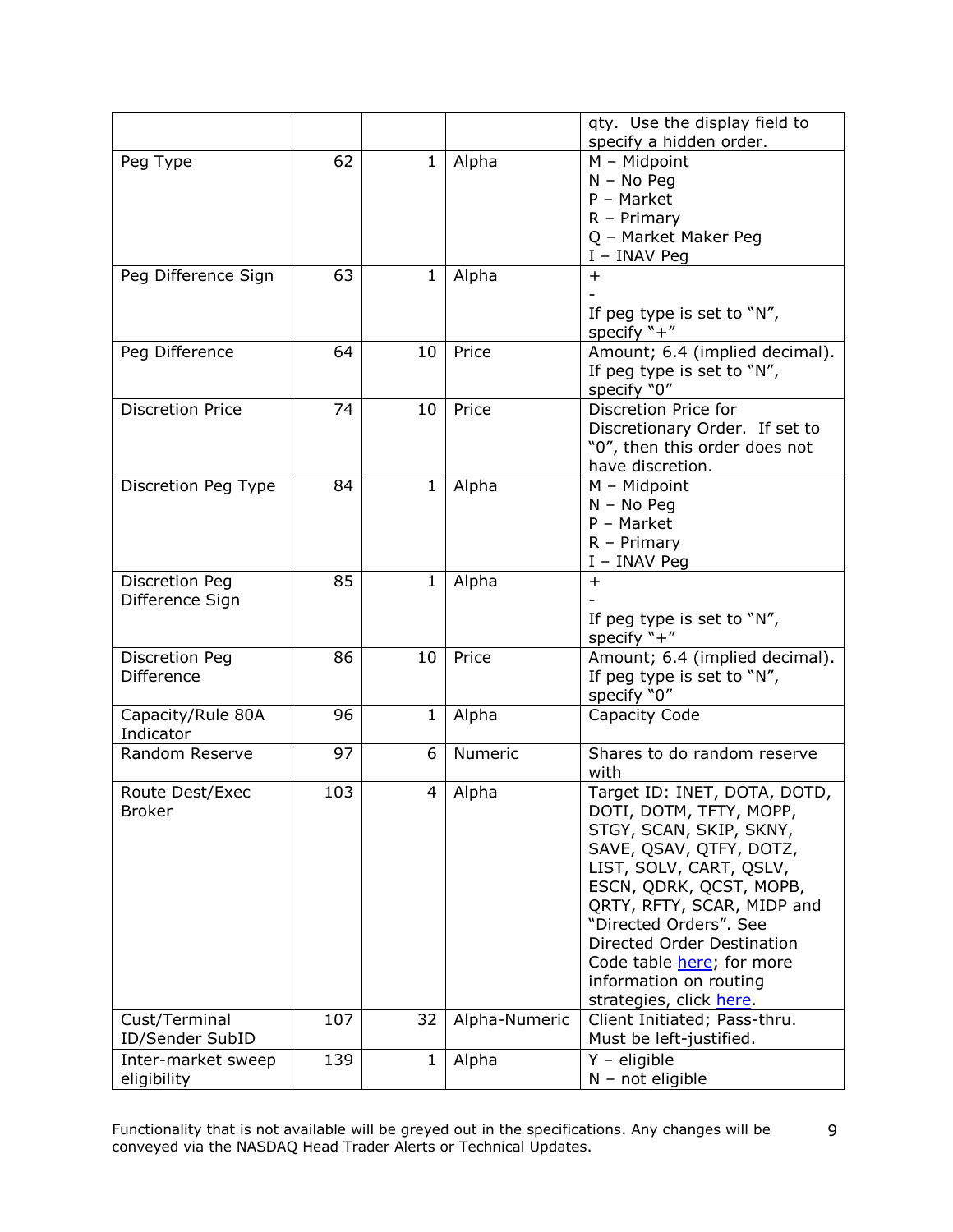|                           |     |              |       | $y =$ Trade-at Intermarket<br>Sweep Order                                                                                                                                                                                                           |
|---------------------------|-----|--------------|-------|-----------------------------------------------------------------------------------------------------------------------------------------------------------------------------------------------------------------------------------------------------|
| Cross type                | 140 | $\mathbf{1}$ | Alpha | $O -$ opening cross<br>$C - closing cross$<br>$N$ – order is immediately live<br>(don't wait for a cross)<br>R - Retail Cross<br>E - Extended Life<br>$A =$ Extended Trading Close<br>NOTE: RPI orders can only<br>participate in the Retail Cross. |
| Customer Type             | 141 | 1            | Alpha | Indicates if the order is a retail<br>designated order (optional<br>field)<br>$"R" = Retail designated order$<br>"N" = Not a retail designated<br>order                                                                                             |
| <b>Reactive Trade Now</b> | 142 | 1            | Alpha | Indicates if the order is a<br>Reactive Trade Now order<br>(optional field)<br>"B" = Reactive Trade Now<br>$N'' = Not a$ Reactive Trade<br>Now message                                                                                              |

#### <span id="page-9-0"></span>*2.3 Cancel Order Message*

The Cancel Order Message is used to request that an order be canceled. To cancel the entire balance of an order, you would enter a Cancel Order Message with a Shares field of zero. To cancel down, you would enter a Cancel Order Message with a Shares field of the new intended order size. This means that if you want to cancel 200 shares out of 1,000 share order, you must send a Shares field of 800.

| <b>Cancel Order Message</b>    |               |        |                          |                                                                               |  |  |  |
|--------------------------------|---------------|--------|--------------------------|-------------------------------------------------------------------------------|--|--|--|
| <b>Name</b>                    | <b>Offset</b> | Length | Value                    | <b>Notes</b>                                                                  |  |  |  |
| Type                           | 0             |        | "Х"                      | Identifies this message<br>as a Cancel Order<br>Message                       |  |  |  |
| Order Token/Client<br>Order ID |               | 14     | Alpha-<br><b>Numeric</b> | The Order Token as was<br>originally transmitted in<br>an Enter Order Message |  |  |  |
| <b>Shares</b>                  | 15            | 6      | Numeric                  | Specify zero to cancel<br>the order.                                          |  |  |  |

#### <span id="page-9-1"></span>**3 Outbound Sequence Messages**

Outbound messages are generated by the RASH host port and received by your client application.

#### <span id="page-9-2"></span>*3.1 System Event Messages*

System Event Messages signal events that affect the entire NASDAQ system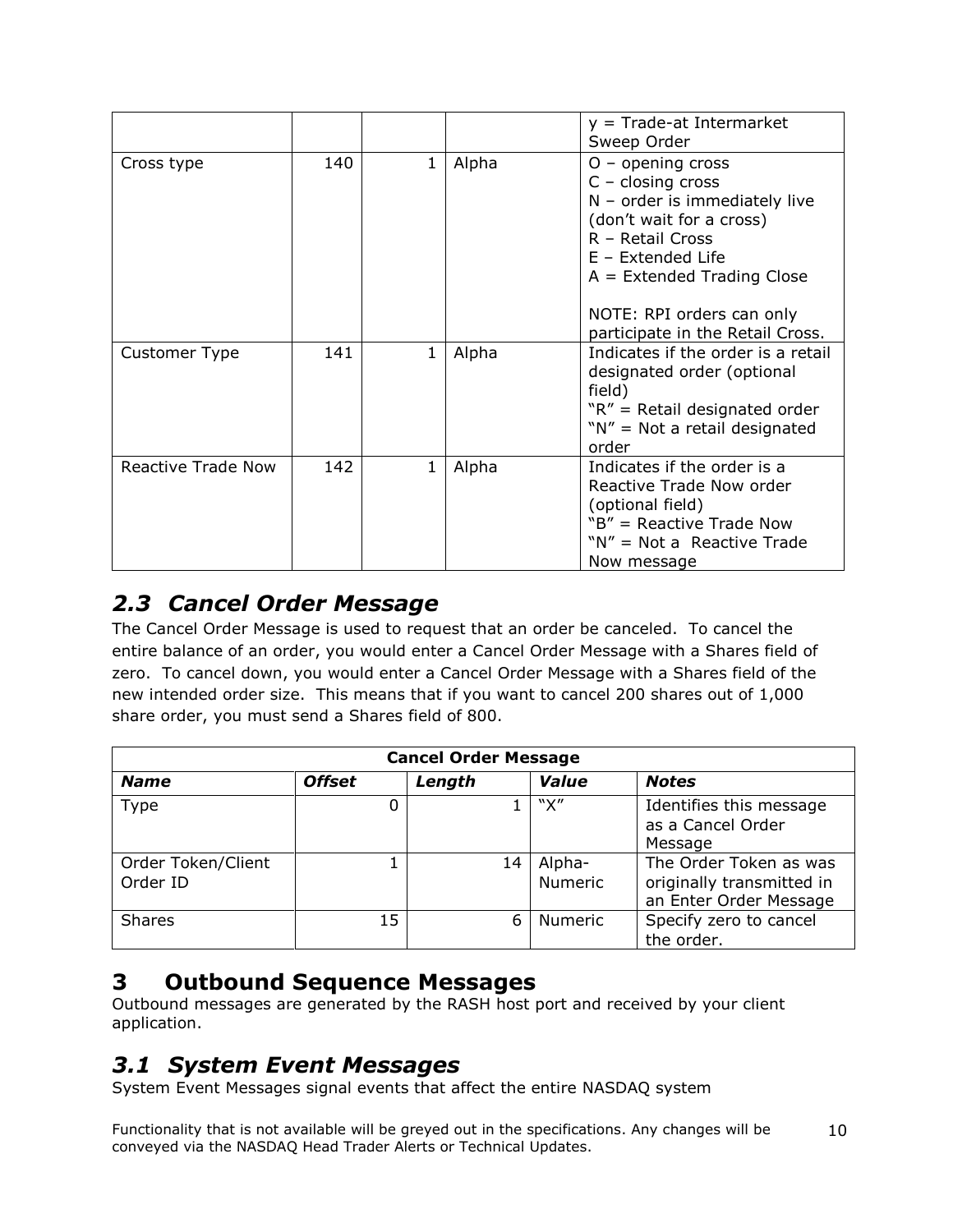| <b>System Event Message</b>                                  |  |  |           |                       |  |  |  |
|--------------------------------------------------------------|--|--|-----------|-----------------------|--|--|--|
| <b>Offset</b><br><b>Notes</b><br>Value<br><b>Name</b><br>Len |  |  |           |                       |  |  |  |
| Time Stamp                                                   |  |  | Timestamp | See Data Types here.  |  |  |  |
| Message Type                                                 |  |  | $"$ C"    | System Event Message  |  |  |  |
| Event Code                                                   |  |  | Alpha     | See Event Codes here. |  |  |  |

#### <span id="page-10-0"></span>*3.1.1 System Event Codes*

| <b>System Event Codes</b> |                                                                                                                                                                                                                                                                                |  |  |  |
|---------------------------|--------------------------------------------------------------------------------------------------------------------------------------------------------------------------------------------------------------------------------------------------------------------------------|--|--|--|
| Code                      | <b>Explanation</b>                                                                                                                                                                                                                                                             |  |  |  |
| S                         | Start of Day. This is always the first message each day. It indicates that<br>NASDAQ is open and ready to start accepting orders.                                                                                                                                              |  |  |  |
| E                         | End of Day. This indicates that NASDAQ is now closed and will not accept any<br>new orders in this session. There will not be any more executions during this<br>session, however, it is still possible to receive Broken Trade messages and<br><b>Canceled Order Messages</b> |  |  |  |

#### <span id="page-10-1"></span>*3.2 Order Messages*

Order messages inform you about each event in the lifetime of your orders.

#### <span id="page-10-2"></span>*3.2.1 Accepted Order Message*

An Accepted Order Message acknowledges the receipt of a valid Enter Order Message. The data fields from the Enter Order Message are echoed back in the Order Accept Message. Please note: The accepted values may differ for the entered values for some fields. You should receive an Accepted Order Message for an order before you get any Canceled Order Messages or Executed Order Messages for the order except when there is a race condition where a cancel request is received before an order goes live on our system.

| <b>Accepted Order Message</b> |               |        |                |                                                         |  |
|-------------------------------|---------------|--------|----------------|---------------------------------------------------------|--|
| <b>Name</b>                   | <b>Offset</b> | Length | Value          | <b>Notes</b>                                            |  |
| Time Stamp                    | 0             | 8      | Numeric        |                                                         |  |
| <b>Type</b>                   | 8             | 1      | "A"            | Identifies this message as an<br>Order Accepted Message |  |
| Order Token/Client            | 9             | 14     | Alpha-         | Token must be day unique                                |  |
| Order ID                      |               |        | <b>Numeric</b> | for each RASH Port account                              |  |
| Side                          | 23            | 1      | Alpha          | B/S/T/E                                                 |  |
|                               |               |        |                | Buy/Sell/Short/Short Exempt                             |  |
| Shares/OrderQty               | 24            | 6      | <b>Numeric</b> | <b>Total Number of shares</b>                           |  |
|                               |               |        |                | entered. Must be greater                                |  |
|                               |               |        |                | than zero                                               |  |
| Stock Symbol                  | 30            | 8      | Alpha          | Stock Symbol                                            |  |
| Price                         | 38            | 10     | Price          | 6.4 (implied decimal)                                   |  |
| Time In Force                 | 48            | 5      | Numeric        | Seconds (OUCH®                                          |  |
|                               |               |        |                | conforming)                                             |  |
| Firm/Client ID                | 53            | 4      | Alpha          | <b>MPID</b>                                             |  |
| Display                       | 57            | 1      | Alpha          | $Y =$ Anonymous-Price to                                |  |
|                               |               |        |                | Comply                                                  |  |
|                               |               |        |                | $N = Non-Displayed$                                     |  |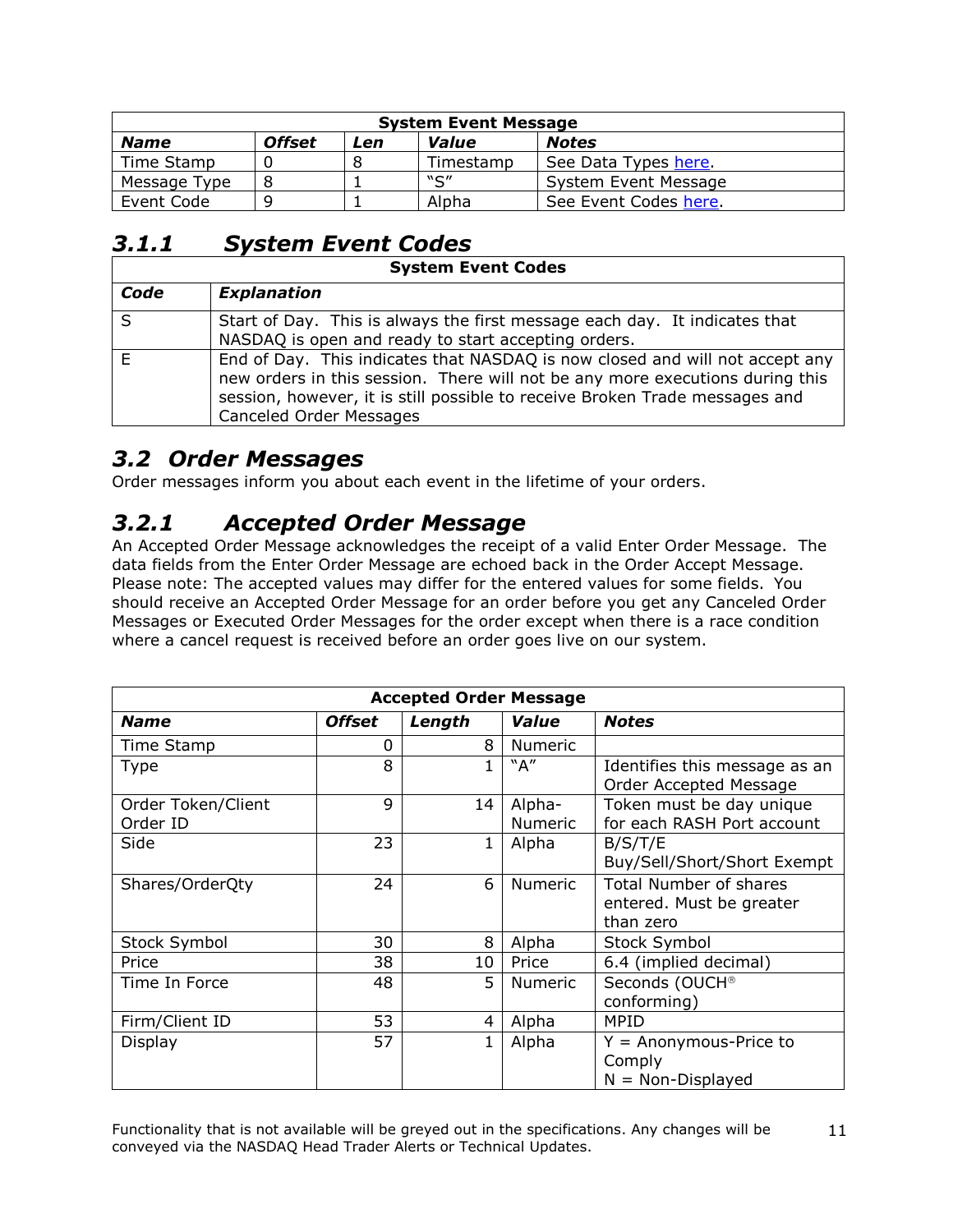|                                   |     |              |         | $A =$ Attributable-Price to<br>Display<br>$I =$ Imbalance Only<br>$P = Post-Only$<br>$W = Mid-Point Peg Post Only$<br>$L = Post-Only$ and<br>Attributable - Price to<br>Display<br>$M = Mid-Point Peg$<br>"m" = Mid-Point Peg and<br>Mid-Point Trade Now<br>"n" = Non-Display and Mid-<br>Point Trade Now<br>"B" = M-ELO and Continuous<br><b>Book Midpoint</b> |
|-----------------------------------|-----|--------------|---------|-----------------------------------------------------------------------------------------------------------------------------------------------------------------------------------------------------------------------------------------------------------------------------------------------------------------------------------------------------------------|
| Order Reference<br>Number         | 58  | 9            |         | The day-unique Order<br>Reference Number assigned<br>by NASDAQ OMX PSX to this<br>order.                                                                                                                                                                                                                                                                        |
| MinQty                            | 67  | 6            | Numeric | Minimum Fill Amount Allowed                                                                                                                                                                                                                                                                                                                                     |
| Max Floor                         | 73  | 6            | Numeric | Shares to Display. If zero<br>this field will default to the<br>order qty. Use the display<br>field to specify a hidden<br>order.                                                                                                                                                                                                                               |
| Peg Type                          | 79  | 1            | Alpha   | $M - Midpoint$<br>$N - No$ Peg<br>P - Market<br>$R$ – Primary                                                                                                                                                                                                                                                                                                   |
| Peg Difference Sign               | 80  | $\mathbf{1}$ | Alpha   | $\ddot{}$                                                                                                                                                                                                                                                                                                                                                       |
| Peg Difference                    | 81  | 10           | Price   | Amount; 6.4 (implied<br>decimal)                                                                                                                                                                                                                                                                                                                                |
| <b>Discretion Price</b>           | 91  | 10           | Price   | Discretion Price for<br>Discretionary Order                                                                                                                                                                                                                                                                                                                     |
| Discretion Peg Type               | 101 | $\mathbf{1}$ | Alpha   | M - Midpoint<br>$N - No$ Peg<br>P - Market<br>$R - Primary$                                                                                                                                                                                                                                                                                                     |
| Discretion Peg<br>Difference Sign | 102 | $\mathbf{1}$ | Alpha   | $\ddot{}$                                                                                                                                                                                                                                                                                                                                                       |
| Discretion Peg<br>Difference      | 103 | 10           | Price   | Amount; 6.4 (implied<br>decimal)                                                                                                                                                                                                                                                                                                                                |
| Capacity/Rule 80A<br>Indicator    | 113 | $\mathbf{1}$ | Alpha   | Capacity Code                                                                                                                                                                                                                                                                                                                                                   |
| Random Reserve                    | 114 | 6            | Numeric | Shares to do random reserve<br>with                                                                                                                                                                                                                                                                                                                             |
| Route Dest/Exec Broker            | 120 | 4            | Alpha   | Target ID: INET, DOTA,<br>DOTD, DOTI, DOTM, TFTY,<br>MOPP, STGY, SCAN, SKIP,<br>SKNY, SAVE, QSAV, QTFY,                                                                                                                                                                                                                                                         |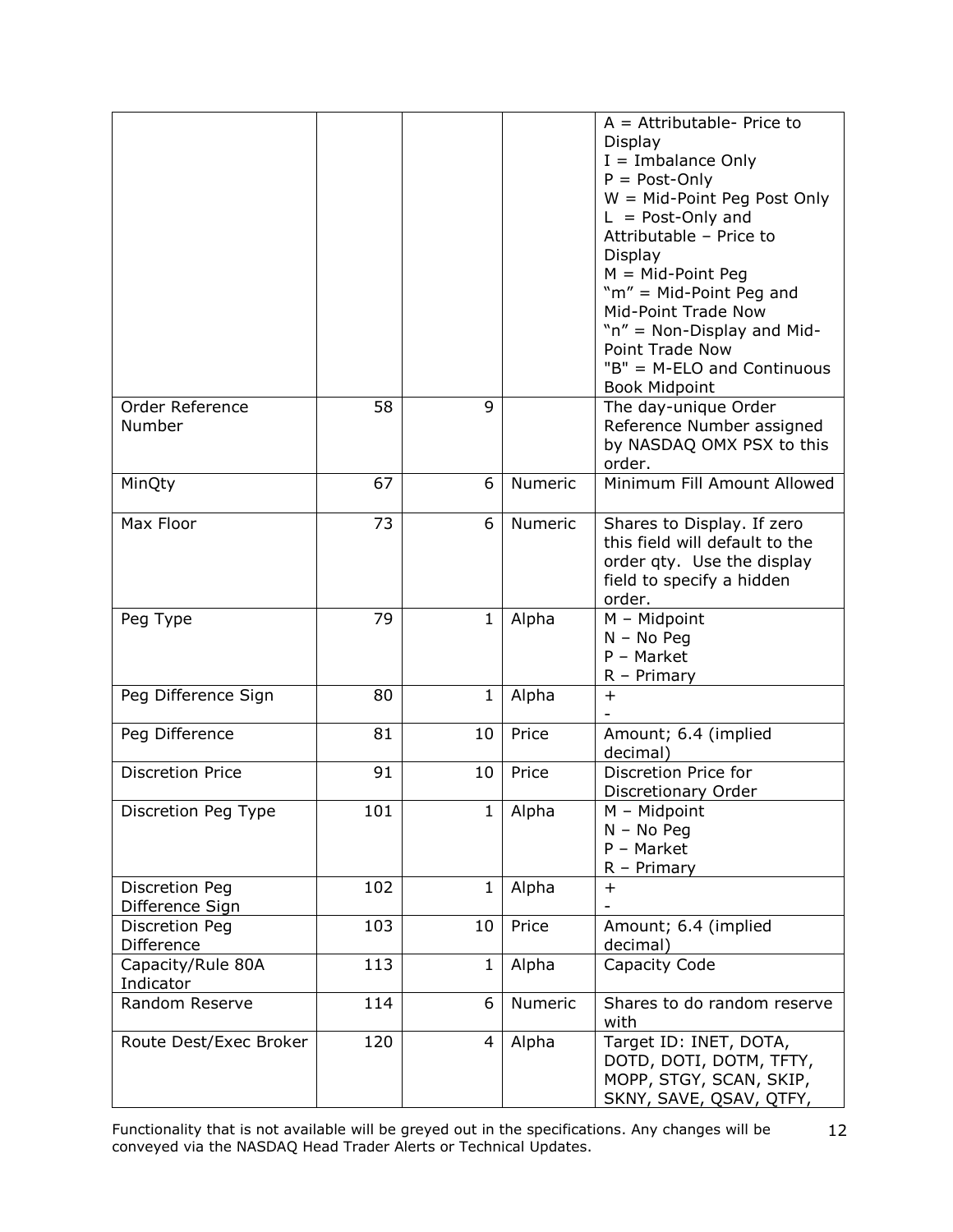|                                  |     |    |                          | DOTZ, LIST, SOLV, CART,<br>QSLV, ESCN, QDRK, QCST,<br>MOPB, QRTY, SCAR, MIDP,<br>RFTY, and "Directed Orders".<br>See Directed Order<br>Destination Code table here;<br>for more information on<br>routing strategies, click here. |
|----------------------------------|-----|----|--------------------------|-----------------------------------------------------------------------------------------------------------------------------------------------------------------------------------------------------------------------------------|
| Cust/Terminal<br>ID/Sender SubID | 124 | 32 | Alpha-<br><b>Numeric</b> | Client Initiated; Pass-thru                                                                                                                                                                                                       |

#### <span id="page-12-0"></span>*3.2.2 Accepted Order Message with Cross Functionality*

Similar to the regular Accepted Order Message, with the additional information provided upon order entry using the Enter Order Message with Cross Functionality. Please note that the "R" Order Message Type can be used for the entry of all order types, including those in the "A" Order Message Type.

| <b>Accepted Order Message with Cross Functionality</b> |                 |                |                   |                                                                                                                                                                                                                                                                                                           |  |
|--------------------------------------------------------|-----------------|----------------|-------------------|-----------------------------------------------------------------------------------------------------------------------------------------------------------------------------------------------------------------------------------------------------------------------------------------------------------|--|
| <b>Name</b>                                            | <b>Offset</b>   | Length         | Value             | <b>Notes</b>                                                                                                                                                                                                                                                                                              |  |
| Time Stamp                                             | 0               | 8              | Numeric           |                                                                                                                                                                                                                                                                                                           |  |
| <b>Type</b>                                            | 8               | $\mathbf{1}$   | "R"               | Identifies this message<br>as an Order Accepted<br>Message                                                                                                                                                                                                                                                |  |
| Order Token/Client<br>Order ID                         | 9               | 14             | Alpha-<br>Numeric | Token must be day<br>unique for each RASH<br>Port account                                                                                                                                                                                                                                                 |  |
| Side                                                   | 23              | $\mathbf{1}$   | Alpha             | B/S/T/E<br>Buy/Sell/Short/Short<br>Exempt                                                                                                                                                                                                                                                                 |  |
| Shares/OrderQty                                        | 24              | 6              | Numeric           | <b>Total Number of shares</b><br>entered. Must be greater<br>than zero                                                                                                                                                                                                                                    |  |
| Stock Symbol                                           | 30              | 8              | Alpha             | <b>Stock Symbol</b>                                                                                                                                                                                                                                                                                       |  |
| Price                                                  | 38              | 10             | Price             | 6.4 (implied decimal)                                                                                                                                                                                                                                                                                     |  |
| Time In Force                                          | 48              | 5              | Numeric           | Seconds (OUCH<br>conforming)                                                                                                                                                                                                                                                                              |  |
| Firm/Client ID                                         | 53              | $\overline{4}$ | Alpha             | <b>MPID</b>                                                                                                                                                                                                                                                                                               |  |
| Display                                                | $\overline{57}$ | $\overline{1}$ | Alpha             | $Y =$ Anonymous-Price to<br>Comply<br>$N = Non-Displayed$<br>$A =$ Attributable-Price to<br>Display<br>$I =$ Imbalance Only<br>$P = Post-Only$<br>$W = Mid-Point Peg Post$<br>Only<br>$L = Post-Only$ and<br>Attributable - Price to<br>Display<br>$O =$ Retail Order Type 1<br>$T =$ Retail Order Type 2 |  |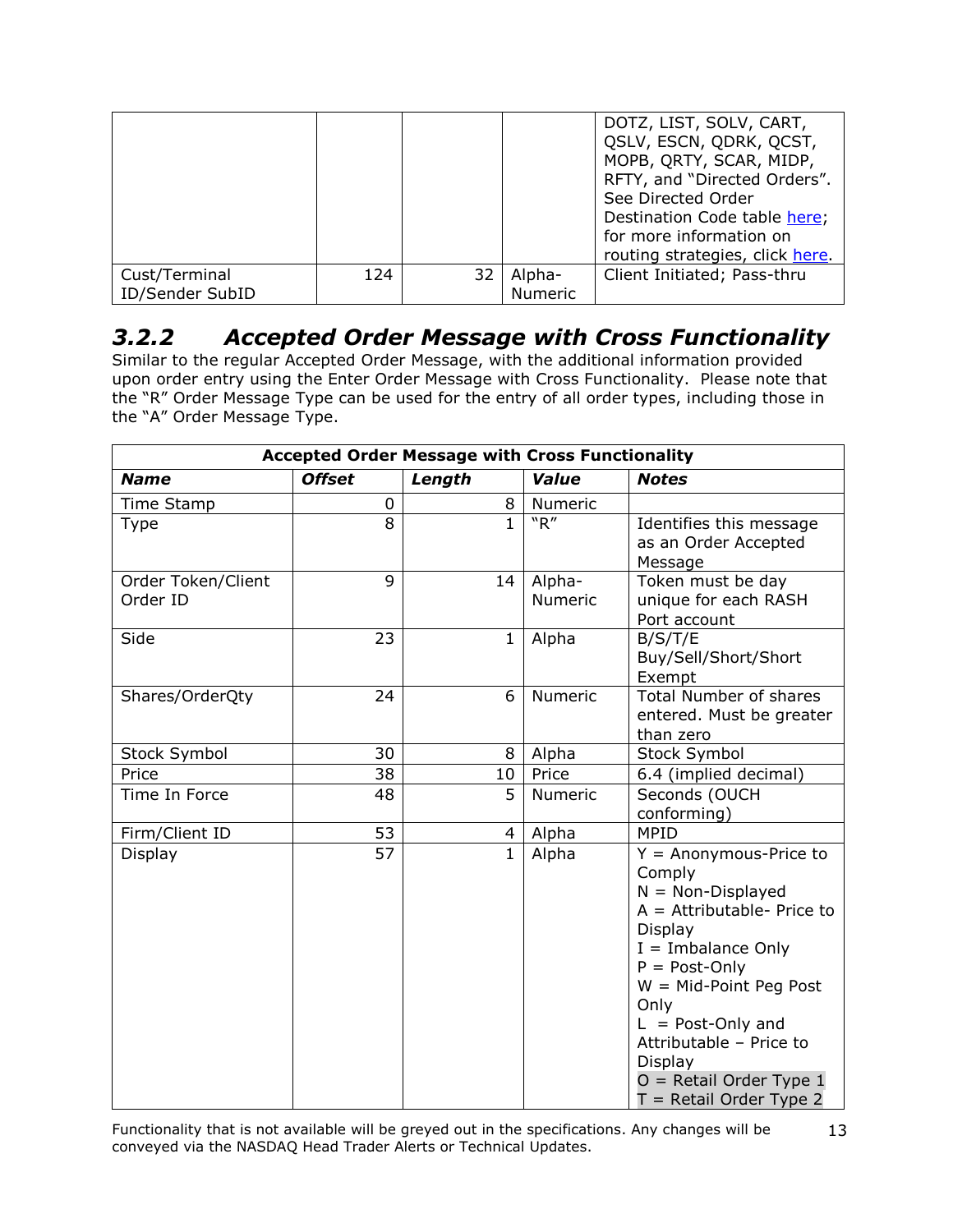|                                   |     |              |         | $Q =$ Retail Price<br><b>Improvement Order</b><br>$M = Mid-Point Peg$<br>"m" = Mid-Point Peg and<br>Mid-Point Trade Now<br>"n" = Non-Display and<br>Mid-Point Trade Now<br>$"B" = M-ELO$ and<br>Continuous Book<br>Midpoint |
|-----------------------------------|-----|--------------|---------|-----------------------------------------------------------------------------------------------------------------------------------------------------------------------------------------------------------------------------|
| Order Reference<br>Number         | 58  | 9            |         | The day-unique Order<br>Reference Number<br>assigned by NASDAQ<br>OMX PSX to this order.                                                                                                                                    |
| MinQty                            | 67  | 6            | Numeric | Minimum Fill Amount<br>Allowed                                                                                                                                                                                              |
| Max Floor                         | 73  | 6            | Numeric | Shares to Display. If<br>zero, this field will<br>default to the order qty.<br>Use the display field to<br>specify a hidden order.                                                                                          |
| Peg Type                          | 79  | 1            | Alpha   | M - Midpoint<br>$N - No$ Peg<br>$P - Market$<br>$R$ – Primary                                                                                                                                                               |
| Peg Difference Sign               | 80  | $\mathbf{1}$ | Alpha   | $^{+}$                                                                                                                                                                                                                      |
| Peg Difference                    | 81  | 10           | Price   | Amount; 6.4 (implied<br>decimal)                                                                                                                                                                                            |
| <b>Discretion Price</b>           | 91  | 10           | Price   | Discretion Price for<br>Discretionary Order                                                                                                                                                                                 |
| Discretion Peg Type               | 101 | $\mathbf{1}$ | Alpha   | $M - Midpoint$<br>$N - No$ Peg<br>$P - Market$<br>$R$ – Primary                                                                                                                                                             |
| Discretion Peg<br>Difference Sign | 102 | $\mathbf{1}$ | Alpha   | $\ddot{}$                                                                                                                                                                                                                   |
| Discretion Peg<br>Difference      | 103 | 10           | Price   | Amount; 6.4 (implied<br>decimal)                                                                                                                                                                                            |
| Capacity/Rule 80A<br>Indicator    | 113 | 1            | Alpha   | Capacity Code                                                                                                                                                                                                               |
| Random Reserve                    | 114 | 6            | Numeric | Shares to do random<br>reserve with                                                                                                                                                                                         |
| Route Dest/Exec<br><b>Broker</b>  | 120 | 4            | Alpha   | Target ID: INET, DOTA,<br>DOTD, DOTI, DOTM,<br>TFTY, MOPP, STGY,<br>SCAN, SKIP, SKNY,<br>SAVE, QSAV, QTFY,<br>DOTZ, LIST, SOLV,<br>CART, QSLV, ESCN,<br>QDRK, QCST, MOPB,<br>QRTY, RFTY, SCAR, MIDP                         |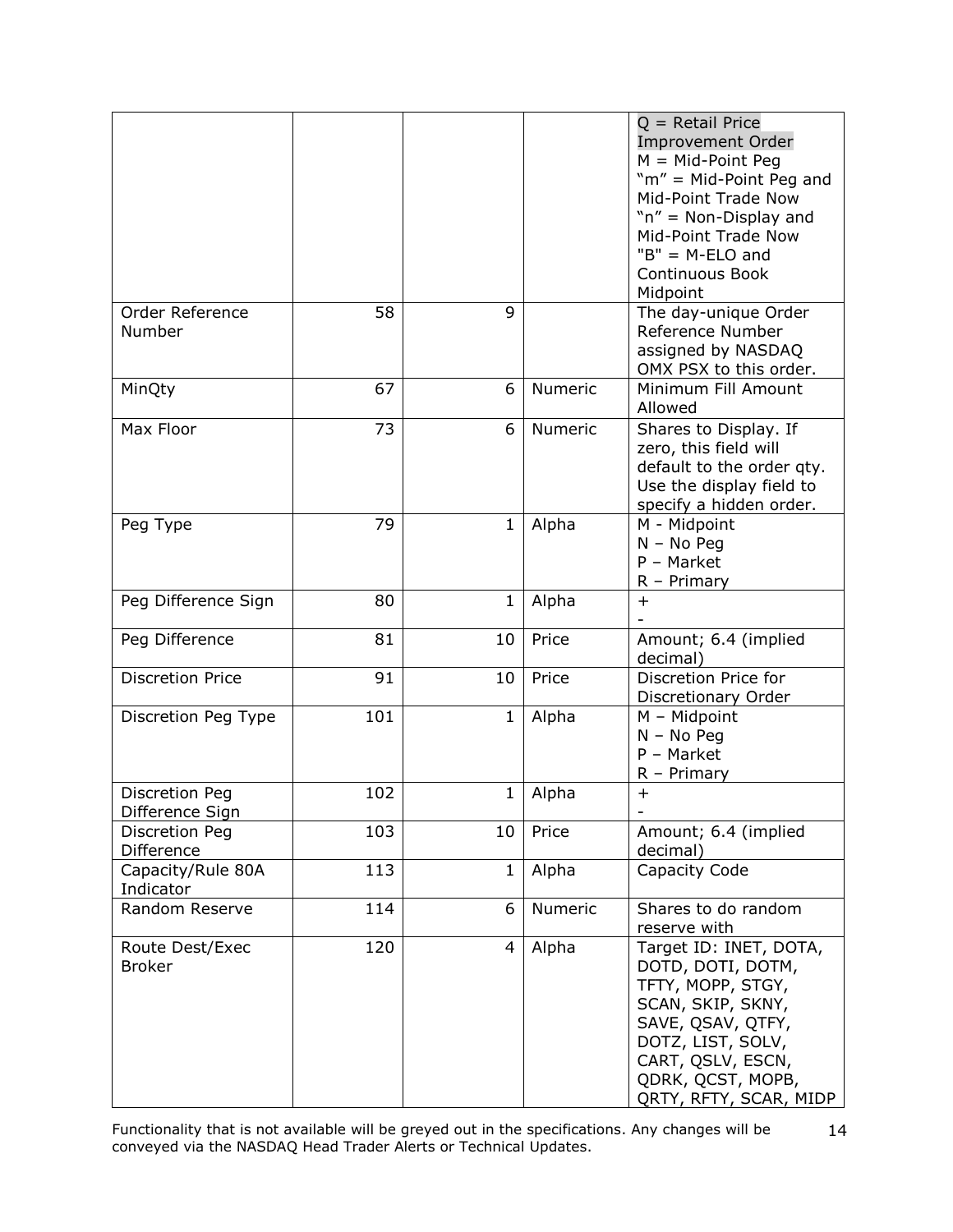|                                   |     |    |                          | and "Directed Orders".<br>See Directed Order<br>Destination Code table<br>here; for more<br>information on routing<br>strategies, click here.       |
|-----------------------------------|-----|----|--------------------------|-----------------------------------------------------------------------------------------------------------------------------------------------------|
| Cust/Terminal<br>ID/Sender SubID  | 124 | 32 | Alpha-<br><b>Numeric</b> | Client Initiated; Pass-<br>thru                                                                                                                     |
| Inter-market sweep<br>eligibility | 156 | 1  | Alpha                    | $Y -$ eligible<br>$N - not eligible$<br>$y = Trade-at$<br><b>Intermarket Sweep</b><br>Order                                                         |
| Cross type                        | 157 |    | Alpha                    | $O -$ opening cross<br>$C - closing cross$<br>$I$ - Intraday cross<br>N -immediately live<br>$E$ – Extended Life<br>$A =$ Extended Trading<br>Close |

#### <span id="page-14-0"></span>*3.2.3 Canceled Order Message*

A Canceled Order Message informs you that an order has been reduced or canceled. This could be acknowledging a Cancel Order Request Message or it could be the result of the order timing out or being canceled automatically.

Please note that a Cancel Order Message does not necessarily mean the entire order is canceled; some portion of the order may still be live. Canceled shares will reflect the number of shares that are "out."

| <b>Canceled Order Message</b>  |               |        |                          |                                                                                      |  |
|--------------------------------|---------------|--------|--------------------------|--------------------------------------------------------------------------------------|--|
| <b>Name</b>                    | <b>Offset</b> | Length | Value                    | <b>Notes</b>                                                                         |  |
| Time Stamp                     | 0             | 8      | <b>Numeric</b>           |                                                                                      |  |
| Type                           | 8             |        | C''                      | Identifies this message<br>as an Order Canceled<br>Message                           |  |
| Order Token/Client<br>Order ID | 9             | 14     | Alpha-<br><b>Numeric</b> | The Order Token as was<br>originally transmitted in<br>an Enter Order Message        |  |
| <b>Shares</b>                  | 23            | 6      | <b>Numeric</b>           | The number of shares<br>canceled                                                     |  |
| Reason                         | 29            |        | Alpha                    | The reason the order<br>was reduced or<br>canceled. See Cancel<br>Order Reason here. |  |

#### <span id="page-14-1"></span>*3.2.3.1 Cancel Order Reasons*

| <b>Cancel Order Reasons</b> |                                                                      |  |  |  |
|-----------------------------|----------------------------------------------------------------------|--|--|--|
| Reason                      | <b>Explanation</b>                                                   |  |  |  |
| $N+1$                       | User requested cancel. Sent in response to a Cancel Request Message. |  |  |  |
| N T''                       | Immediate or Cancel Order.                                           |  |  |  |
|                             |                                                                      |  |  |  |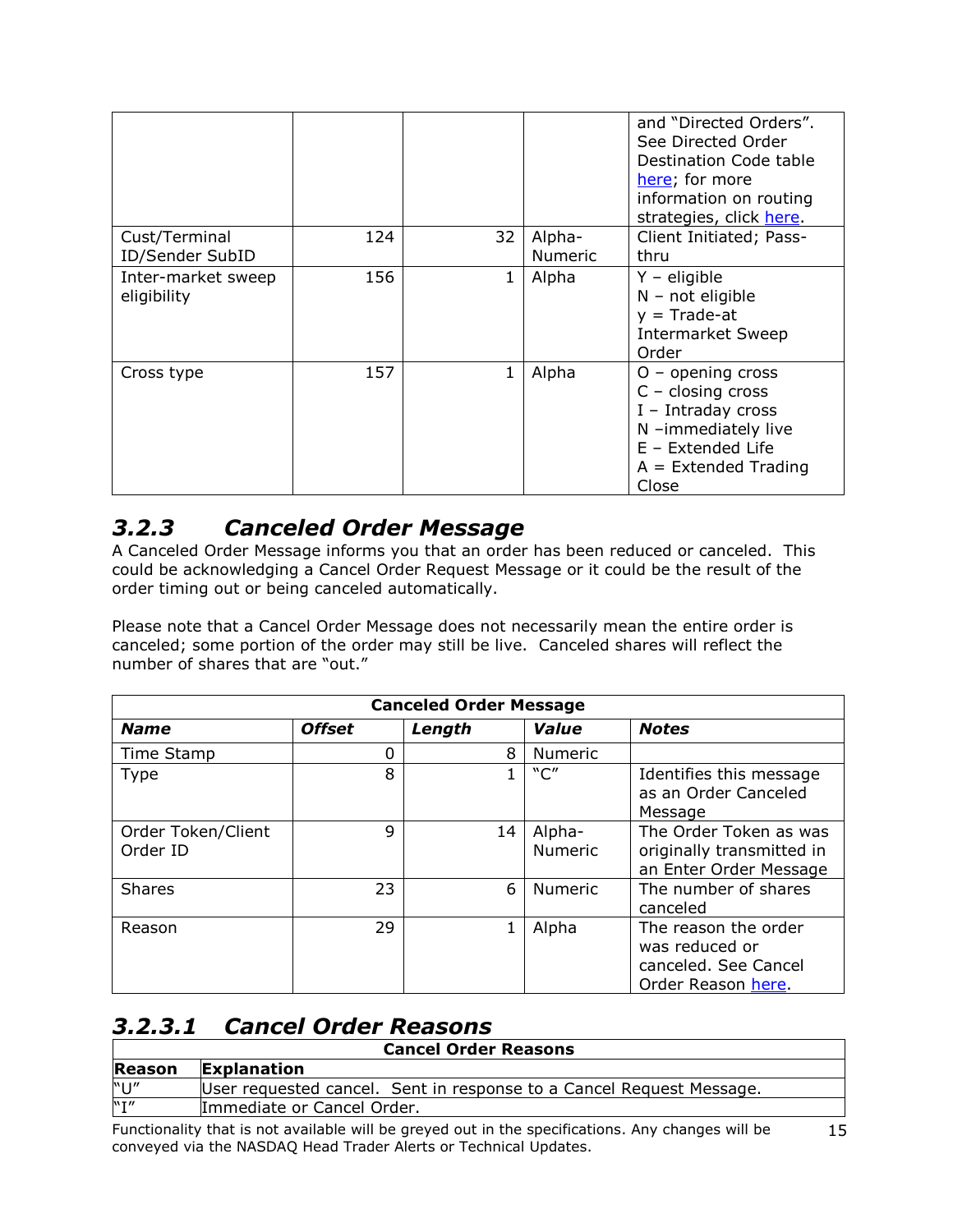| "T" | Timeout. The Time In Force for this order has expired                            |
|-----|----------------------------------------------------------------------------------|
| "S" | Supervisory. The order was manually canceled or reduced by an NASDAQ             |
|     | supervisory terminal.                                                            |
| "D" | This order cannot be executed because of a regulatory restriction (e.g.: trade   |
|     | through restrictions).                                                           |
| "Q" | Self Match Prevention. The order was cancelled because it would have executed    |
|     | with an existing order entered by the same MPID.                                 |
| "Z" | System cancel. This order was cancelled by the system.                           |
| "C" | Cross cancel                                                                     |
| "q" | Order cancelled due to insufficient quantity                                     |
| "K" | This order cannot be executed because of Market Collars                          |
| "H" | Halted. The on-open order was canceled because the symbol remained halted        |
|     | after the opening cross completed.                                               |
| "X" | Open Protection. Orders that are cancelled as a result of the Opening Price      |
|     | Protection Threshold.                                                            |
| "E" | Closed. Any DAY order that was received after the closing cross is complete in a |
|     | given symbol will receive this cancel reason.                                    |
| "J" | System cancel. This order was cancelled because it was rejected by an away       |
|     | destination; includes midpoint orders cancelled due to a crossed market.         |
| "A" | Administrative cancel. This order was cancelled by the system.                   |
| "F" | Post Only Cancel. This Post Only order was cancelled because it would have been  |
|     | price slid for NMS.                                                              |
| "G" | Post Only Cancel. This Post Only order was cancelled because it would have been  |
|     | price slid due to a contra side displayed order on the book.                     |

# <span id="page-15-0"></span>*3.2.3.2 Pre-Trade Risk Management Reasons*

| <b>Reason</b> | <b>Explanation</b>                                             |
|---------------|----------------------------------------------------------------|
| а             | invalid message format                                         |
| b             | No quote                                                       |
| $\mathsf{C}$  | invalid account                                                |
| d             | short sale violation                                           |
| e             | order rejected due to ISO order check                          |
|               | order rejected due to GTC order check                          |
| g             | order rejected due to pre-market order check                   |
| h             | order rejected due to post-market order check                  |
|               | order rejected due to the delayed checking flag turned off     |
|               | Exceeded maximum shares threshold                              |
| k             | Exceeded maximum value threshold                               |
| m             | order rejected due to previous command to reject all orders    |
| n             | order rejected due to invalid price (fat finger)               |
| o             | Order rejected due to symbol not listed on easy to borrow list |
| p             | PRM is Not Available                                           |
| q             | Invalid Message                                                |
| r             | Snap Is In Process                                             |
| S             | Symbol Halted                                                  |
| t             | Order Rejected Due To On Open                                  |
| u             | Order Rejected Due To On Close                                 |
| $\mathsf{v}$  | Order Rejected Due To Program Trading                          |
|               | Order rejected due to symbol not listed on restricted list     |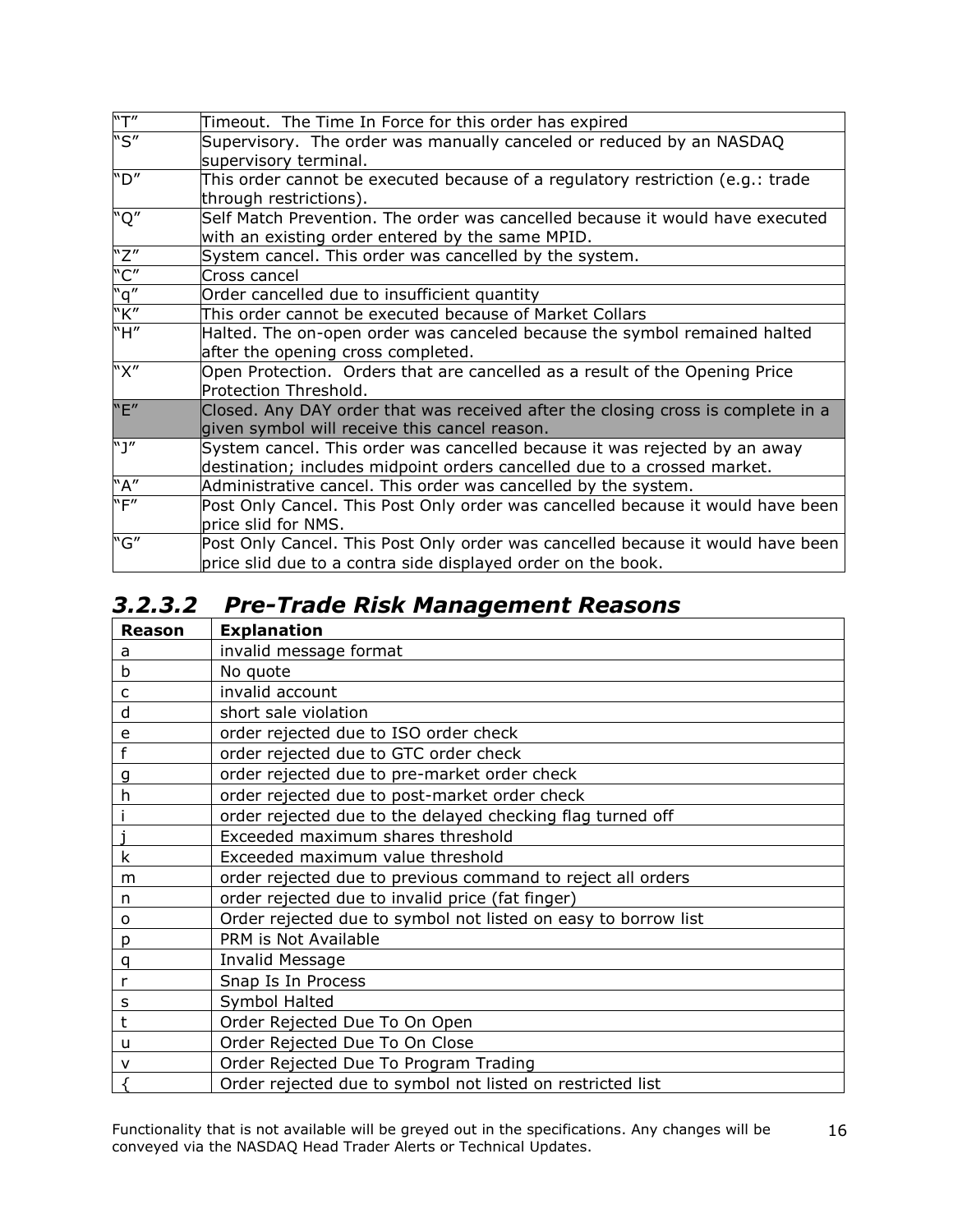# <span id="page-16-0"></span>*3.2.4 Rejected Order Message*

A Rejected Order Message may be sent in response to an Enter Order Message if the order cannot be accepted at this time. The reason for the rejection is given. No further actions are permitted on this order.

| <b>Rejected Order Message</b>  |               |        |                          |                                                                               |  |
|--------------------------------|---------------|--------|--------------------------|-------------------------------------------------------------------------------|--|
| <b>Name</b>                    | <b>Offset</b> | Length | Value                    | <b>Notes</b>                                                                  |  |
| Time Stamp                     | 0             | 8      | Numeric                  |                                                                               |  |
| <b>Type</b>                    | 8             |        | $N \mid H$               | Identifies this message<br>as an Order Rejected<br>Message                    |  |
| Order Token/Client<br>Order ID | 9             | 14     | Alpha-<br><b>Numeric</b> | The Order Token as was<br>originally transmitted in<br>an Enter Order Message |  |
| Reason                         | 23            |        | Alpha                    | See Reject Reason<br><b>Below</b>                                             |  |

The Token of a rejected order cannot be re-used.

#### <span id="page-16-1"></span>*3.2.4.1 Rejected Order Reasons*

| <b>Rejected Order Reasons</b> |                                                           |  |  |  |  |
|-------------------------------|-----------------------------------------------------------|--|--|--|--|
| Reason                        | <b>Explanation</b>                                        |  |  |  |  |
| $\overline{y''}$              | No Shares Found for Routing                               |  |  |  |  |
| "C"                           | NASDAQ OMX PSX is Closed                                  |  |  |  |  |
| "I"                           | Invalid Order Side                                        |  |  |  |  |
| "E"                           | Invalid Peg                                               |  |  |  |  |
| "L"                           | <b>Invalid Firm</b>                                       |  |  |  |  |
| "Z"                           | Quantity Exceeds Threshold                                |  |  |  |  |
| "O"                           | Other. A reason not contemplated in this version of RASH. |  |  |  |  |
| "B"                           | Quote not available for pegged order.                     |  |  |  |  |
| "P"                           | Pegging Not Allowed                                       |  |  |  |  |
| "X"                           | <b>Invalid Price</b>                                      |  |  |  |  |
| "G"                           | <b>Destination Not Available</b>                          |  |  |  |  |
| "1"                           | Processing Error                                          |  |  |  |  |
| "N"                           | <b>Invalid Routing Instructions</b>                       |  |  |  |  |
| "D"                           | Invalid Display value                                     |  |  |  |  |
| M''                           | Outside of Permitted Times for Clearing Destination       |  |  |  |  |
| "H"                           | Security is Halted                                        |  |  |  |  |
| "S"                           | Invalid Symbol                                            |  |  |  |  |
| "Q"                           | Invalid Order Quantity                                    |  |  |  |  |
| "K"                           | <b>Invalid Minimum Quantity</b>                           |  |  |  |  |
| W''                           | <b>Invalid Destination</b>                                |  |  |  |  |
| "A"                           | <b>Advance Features Not Allowed</b>                       |  |  |  |  |
| "U"                           | Possible Duplicate Order                                  |  |  |  |  |
| "V"                           | Invalid Order Type                                        |  |  |  |  |
| "T"                           | <b>Test Mode</b>                                          |  |  |  |  |
| "R"                           | Routing Not Allowed                                       |  |  |  |  |
| "F"                           | Order not marketable                                      |  |  |  |  |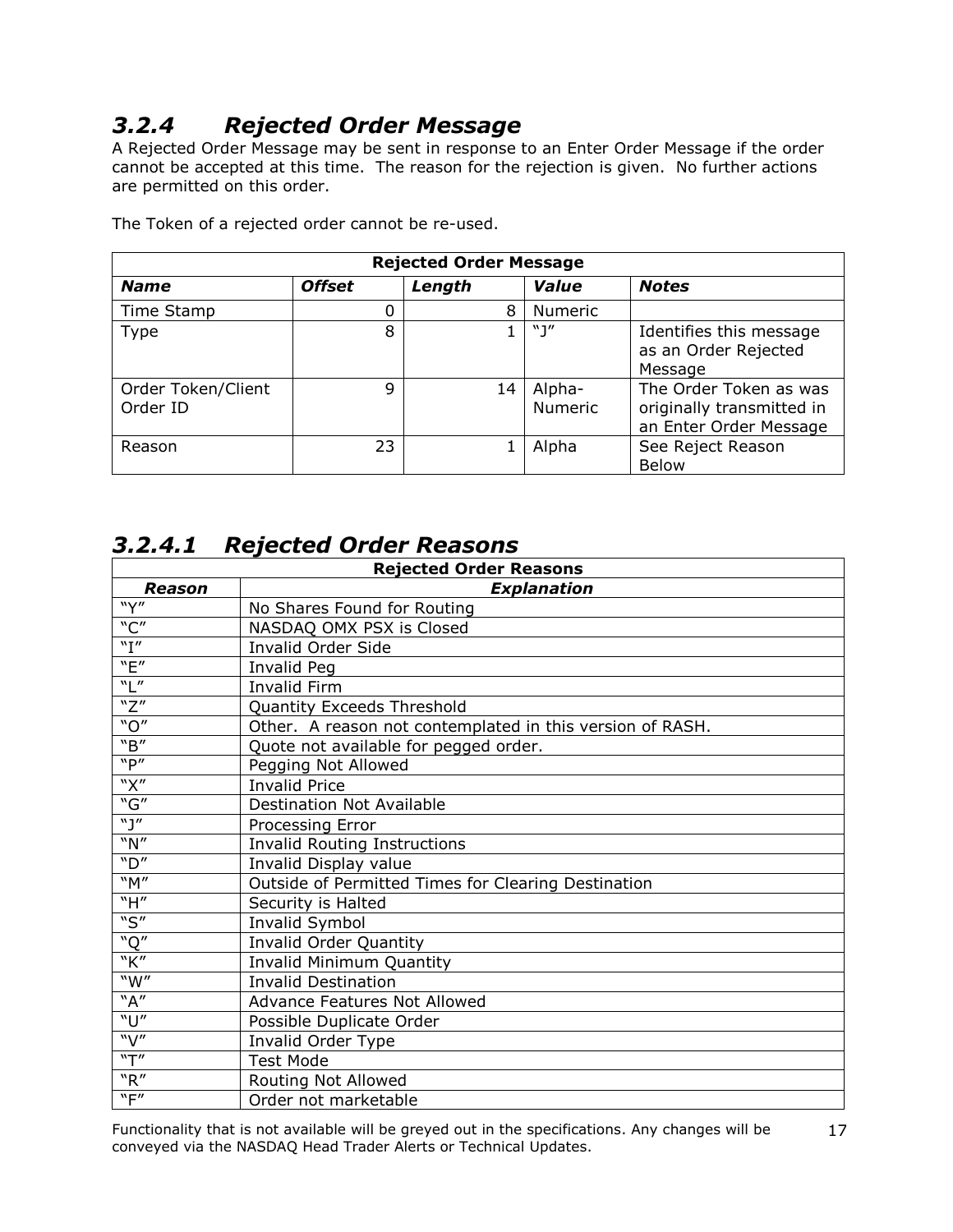|                                                  | Conflicting instructions                                                                                                                                                                                                                                                                    |
|--------------------------------------------------|---------------------------------------------------------------------------------------------------------------------------------------------------------------------------------------------------------------------------------------------------------------------------------------------|
|                                                  | Improper cross type                                                                                                                                                                                                                                                                         |
| "o"                                              | There is no reference price in the 9:28 a.m. ET NOII dissemination and no<br>previous day's closing price, or there is no reference price in the 3:50<br>p.m. and 3:55 p.m. ET NOII dissemination, and so no LOO or LOC orders,<br>respectively, can be accepted in this stock at this time |
| "q"                                              | Midpoint Peg orders are not accepted in a crossed market                                                                                                                                                                                                                                    |
| $^{\prime\prime}$ <sub>U</sub> $^{\prime\prime}$ | LOO Order priced more aggressively than either the 9:28 a.m. ET NOII<br>reference price or the previous day's closing price; or LOC Order priced<br>more aggressively than either the 3:50 p.m. or 3:55 p.m. NOII reference<br>prices                                                       |
| "n"                                              | Order notional size is more than maximum notional allowed                                                                                                                                                                                                                                   |

#### <span id="page-17-0"></span>*3.2.5 Executed Order Message*

An Executed Order Message informs you that all or part of an order has been executed.

| <b>Executed Order Message</b>  |               |        |                   |                                                                                                                                                                                        |  |  |
|--------------------------------|---------------|--------|-------------------|----------------------------------------------------------------------------------------------------------------------------------------------------------------------------------------|--|--|
| <b>Name</b>                    | <b>Offset</b> | Length | Value             | <b>Notes</b>                                                                                                                                                                           |  |  |
| Time Stamp                     | 0             | 8      | <b>Numeric</b>    |                                                                                                                                                                                        |  |  |
| Type                           | 8             | 1      | "E"               | Identifies this message<br>as an Order Executed<br>Message                                                                                                                             |  |  |
| Order Token/Client<br>Order ID | 9             | 14     | Alpha-<br>Numeric | The Order Token as was<br>originally transmitted in<br>an Enter Order Message                                                                                                          |  |  |
| <b>Shares</b>                  | 23            | 6      | Numeric           | The number of shares<br>executed                                                                                                                                                       |  |  |
| Price                          | 29            | 10     | Numeric           | The price at which the<br>execution occurred                                                                                                                                           |  |  |
| Liquidity                      | 39            | 1      | Alpha             | See Liquidity Flag table<br>here.                                                                                                                                                      |  |  |
| Match number                   | 40            | 9      | <b>Numeric</b>    | Assigned by NASDAQ<br>OMX PSX to each match<br>executed. Each match<br>consists of one buy and<br>one sell. The Matching<br>buy and sell executions<br>share the same match<br>number. |  |  |

#### <span id="page-17-1"></span>*3.2.5.1 Liquidity Flags*

| <b>Liquidity Flags</b> |                                   |  |  |
|------------------------|-----------------------------------|--|--|
| <b>Flag</b>            | Value                             |  |  |
| A                      | Added                             |  |  |
| $\mathsf{R}$           | Removed                           |  |  |
|                        | Non-displayed and added liquidity |  |  |
| Χ                      | Routed                            |  |  |
|                        | וספ                               |  |  |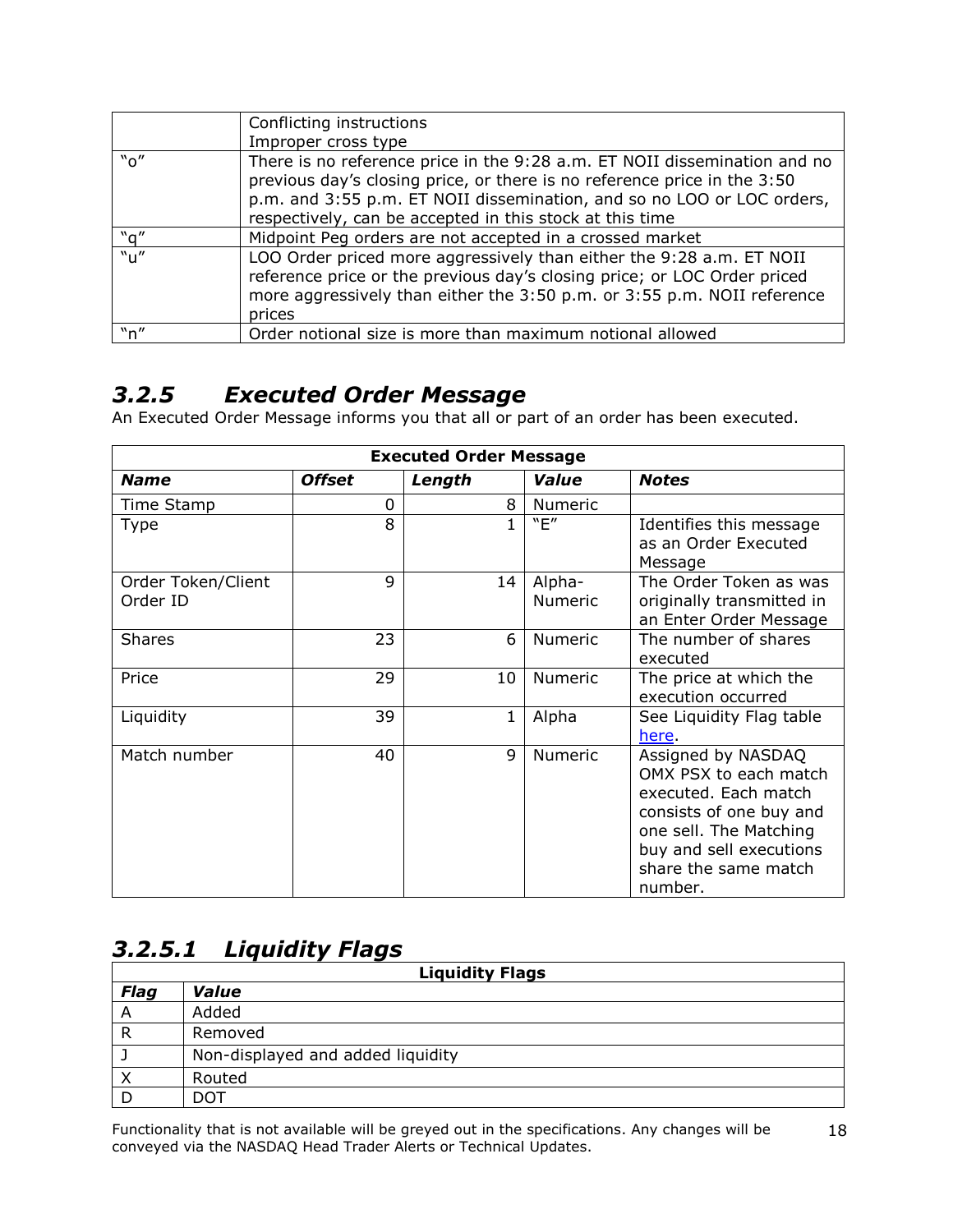| $\mathsf{F}$            | Opening Trade (on NYSE)                                                     |
|-------------------------|-----------------------------------------------------------------------------|
| G                       | On-Close order (on NYSE)                                                    |
| $\mathsf{O}$            | <b>Opening Cross</b>                                                        |
| M                       | Opening Cross (imbalance-only)                                              |
| $\mathsf C$             | <b>Closing Cross</b>                                                        |
| L                       | Closing Cross (imbalance-only)                                              |
| H                       | Halt/IPO Cross                                                              |
| К                       | <b>Halt Cross</b>                                                           |
| $\overline{Y}$          | Re-Routed by NYSE                                                           |
| S                       | Odd Lot Execution (on NYSE)                                                 |
| $\overline{U}$          | Added Liquidity (on NYSE)                                                   |
| B                       | Routed to BX                                                                |
| $\overline{E}$          | <b>NYSE Other</b>                                                           |
| P                       | Routed to PSX                                                               |
| $\overline{\mathsf{T}}$ | Executed in Open, Close, or Re-open on ARCA                                 |
| $\mathbb N$             | <b>Passive Midpoint Execution</b>                                           |
| W                       | Added post-only                                                             |
| m                       | Removed liquidity at a midpoint                                             |
| k                       | Added liquidity via a midpoint order                                        |
| $\overline{0}$          | Supplemental order execution                                                |
| 7                       | Displayed, liquidity-adding order improves the NBBO                         |
| 8                       | Displayed, liquidity-adding order sets the QBBO while joining the NBBO      |
| d                       | Retail designated execution that removed liquidity                          |
| e                       | Retail designated execution that added displayed liquidity                  |
|                         | Retail designated execution that added non-displayed liquidity              |
|                         | RPI (Retail Price Improving) order provides liquidity                       |
| r                       | Retail Order removes RPI liquidity                                          |
| t                       | Retail Order removes price improving non-displayed liquidity other than RPI |
|                         | liquidity                                                                   |
| $\overline{4}$          | Added displayed liquidity in a Group A symbol                               |
| 5                       | Added non-displayed liquidity in a Group A symbol                           |
| 6                       | Removed liquidity in a Group A symbol                                       |
| q                       | Added non-displayed mid-point liquidity in a Group A symbol                 |
| n                       | Midpoint Extended Life Order execution                                      |
| v                       | MIDP Order executed on away NMS protected market center                     |
| W                       | MIDP Order executed on off-exchange venue                                   |
|                         | <b>Extended Trading Close execution</b>                                     |

## <span id="page-18-0"></span>*3.2.6 Broken Trade Message*

A Broken Trade Message informs you that an execution has been broken. The trade is no longer good and will not clear. The reason for the break is given.

You will always get an Executed Order Message prior to getting a Broken Trade Message for a given order/execution.

| <b>Broken Trade Message</b> |               |        |         |                      |
|-----------------------------|---------------|--------|---------|----------------------|
| <b>Name</b>                 | <b>Offset</b> | Lenath | Value   | <b>Notes</b>         |
| Time Stamp                  |               |        | Numeric | Timestamp            |
| Message Type                |               |        | "R"     | Broken Trade Message |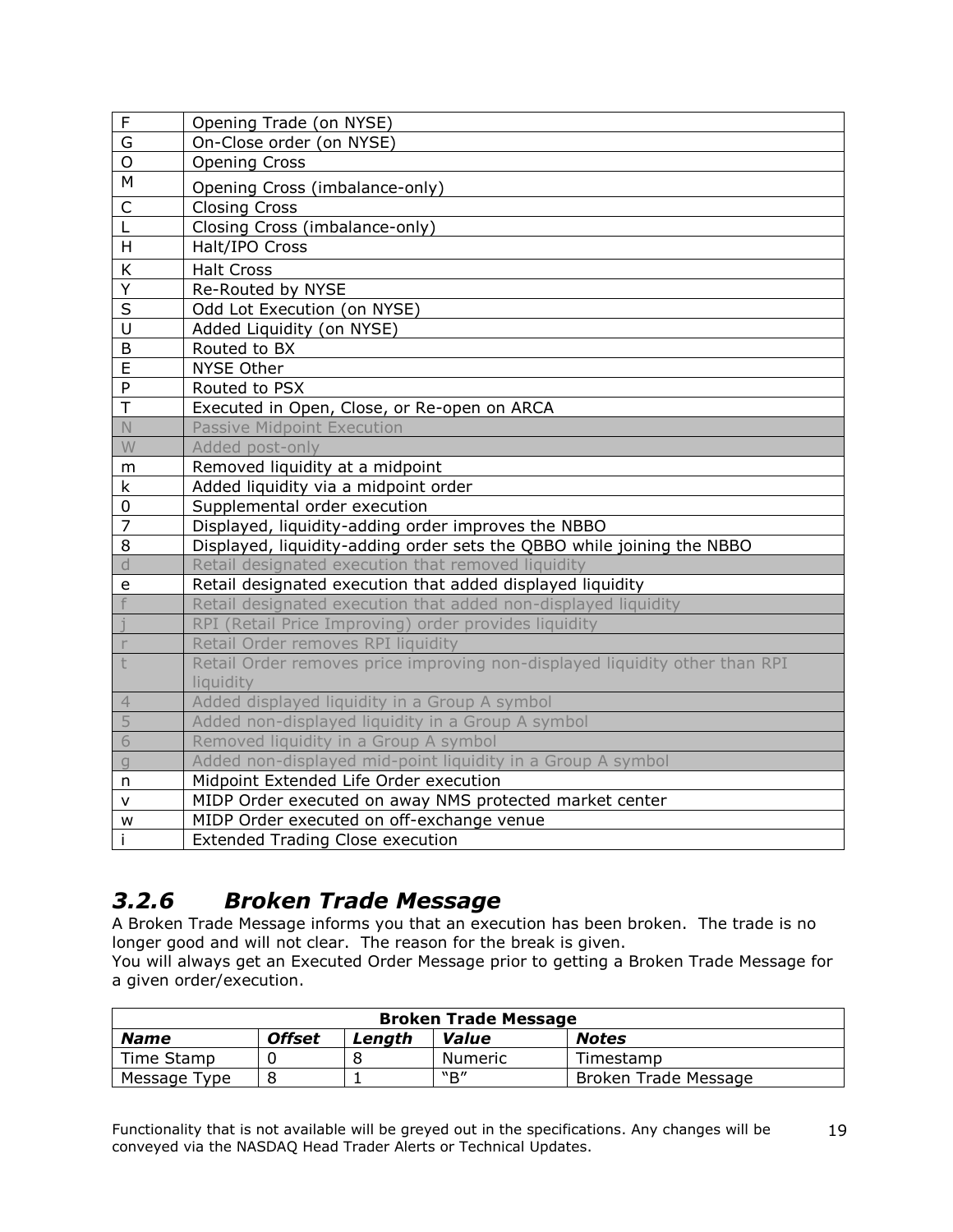| Order Token  | 9  | 14 | Alpha-<br>Numeric | The order Token field as<br>entered.                                      |
|--------------|----|----|-------------------|---------------------------------------------------------------------------|
| Match Number | 23 | q  | <b>Numeric</b>    | Match Number as transmitted in<br>the preceding Executed Order<br>Message |
| Reason       | 32 |    | Alpha             | The reason the trade broken.<br>See Broken Trade Reasons table<br>here.   |

#### <span id="page-19-0"></span>*3.2.6.1 Broken Trade Reason*

| <b>Broken Trade Reason</b> |                                                                                 |  |  |  |
|----------------------------|---------------------------------------------------------------------------------|--|--|--|
| Reason                     | <b>Explanation</b>                                                              |  |  |  |
| "E"                        | Erroneous. The trade was deemed clearly erroneous                               |  |  |  |
| "C"                        | Consent. The two parties mutually agreed to break the trade                     |  |  |  |
| $\overline{\mathbb{S}''}$  | Supervisory. The trade was manually broken by a NASDAQ supervisory<br>terminal. |  |  |  |
| "X"                        | External. The trade was broken by an external third party.                      |  |  |  |

#### <span id="page-19-1"></span>*3.2.7 Executed with Reference Price Message*

An Executed Order Message informs you that all or part of an order has been executed.

| <b>Executed with Reference Price Message</b> |               |              |                          |                                                                                                                                                                          |  |
|----------------------------------------------|---------------|--------------|--------------------------|--------------------------------------------------------------------------------------------------------------------------------------------------------------------------|--|
| <b>Name</b>                                  | <b>Offset</b> | Len          | <b>Value</b>             | <b>Notes</b>                                                                                                                                                             |  |
| Timestamp                                    | 0             | 8            | Numeric                  |                                                                                                                                                                          |  |
| Message Type                                 | 8             | $\mathbf{1}$ | "G"                      | Identifies this message as an<br>Order Executed with Reference<br>Price Message                                                                                          |  |
| Order                                        | 9             | 14           | Order                    | The Order Token of the                                                                                                                                                   |  |
| Token/Client<br>Order ID                     |               |              | Token/Client<br>Order ID | executing order                                                                                                                                                          |  |
| <b>Shares</b>                                | 23            | 6            | <b>Shares</b>            | Incremental number of shares<br>executed                                                                                                                                 |  |
| Price                                        | 29            | 10           | Price                    | The price at which these shares<br>were executed                                                                                                                         |  |
| Liquidity                                    | 39            | $\mathbf{1}$ | Liquidity                | See Liquidity Flag Values table<br>below.                                                                                                                                |  |
| Match number                                 | 40            | 9            | Match number             | Assigned by NASDAQ to each<br>match executed. Each match<br>consists of one buy and one sell.<br>The matching buy and sell<br>executions share the same<br>match number. |  |
| Reference Price                              | 49            | 10           | Price                    | The reference price associated<br>with the execution                                                                                                                     |  |
| Reference Price<br>Type                      | 59            | $\mathbf{1}$ | Alpha                    | Only value currently supported<br>is:                                                                                                                                    |  |
|                                              |               |              |                          | $I = Intraday Indicative Value$                                                                                                                                          |  |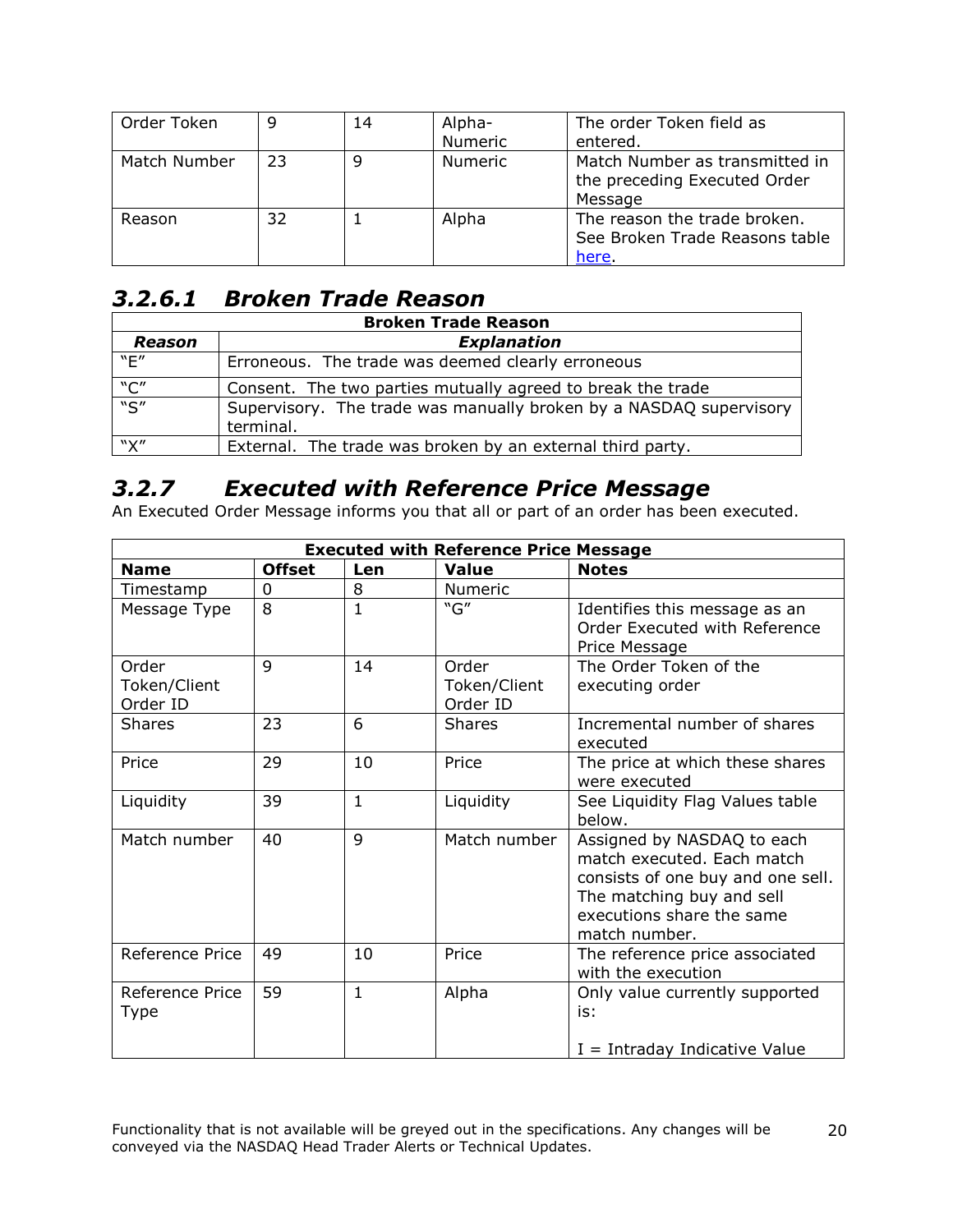# <span id="page-20-0"></span>*3.2.8 Trade Correction Message*

An Executed Restatement Message informs you that there has been a change to an execution.

| <b>Trade Correction Message</b>   |                |              |                                   |                                                                                                                                                                          |
|-----------------------------------|----------------|--------------|-----------------------------------|--------------------------------------------------------------------------------------------------------------------------------------------------------------------------|
| <b>Name</b>                       | <b>Offset</b>  | Len          | <b>Value</b>                      | <b>Notes</b>                                                                                                                                                             |
| Timestamp                         | 1              | 8            | <b>Numeric</b>                    |                                                                                                                                                                          |
| Message Type                      | $\overline{0}$ | 1            | "F"                               | Identifies this message as a<br><b>Trade Correction Message</b>                                                                                                          |
| Order<br>Token/Client<br>Order ID | $\mathsf{Q}$   | 14           | Order<br>Token/Client<br>Order ID | The Order Token of the<br>executing order                                                                                                                                |
| <b>Shares</b>                     | 23             | 6            | <b>Shares</b>                     | Incremental number of shares<br>executed                                                                                                                                 |
| Price                             | 29             | 10           | Price                             | The price at which these shares<br>were executed                                                                                                                         |
| Liquidity                         | 39             | $\mathbf{1}$ | Liquidity                         | See Liquidity Flag Values table<br>below.                                                                                                                                |
| Match number                      | 40             | $\mathsf{Q}$ | Match number                      | Assigned by NASDAQ to each<br>match executed. Each match<br>consists of one buy and one sell.<br>The matching buy and sell<br>executions share the same<br>match number. |
| Reason                            | 49             | 1            | Alpha                             | Only value currently allowed is:<br>$N =$ Adjusted to NAV                                                                                                                |

#### <span id="page-20-1"></span>**4 Support**

If you have any more questions or comments about this specification, please email [tradingservices@nasdaqomx.com.](mailto:tradingservices@nasdaqomx.com) We also welcome any suggestions for new features.

#### <span id="page-20-2"></span>**5 Revision History**

| <b>Version</b> | <b>Date</b> | <b>Notes</b>                                                                                                                                                                                                                                                                                                                                                        |
|----------------|-------------|---------------------------------------------------------------------------------------------------------------------------------------------------------------------------------------------------------------------------------------------------------------------------------------------------------------------------------------------------------------------|
| 1.0            | 12/10/2004  | Completed initial document                                                                                                                                                                                                                                                                                                                                          |
| 1.0            | 3/11/2005   | Added liquidity flags for routing                                                                                                                                                                                                                                                                                                                                   |
| 1.0            | 5/10/2005   | Added order reference number field                                                                                                                                                                                                                                                                                                                                  |
| 1.0            | 7/18/2005   | Changed definition in Discretion Price field                                                                                                                                                                                                                                                                                                                        |
| 1.0            | 10/26/2005  | Updated to include information about on open and on close orders                                                                                                                                                                                                                                                                                                    |
| 1.0            | 10/27/2005  | Added info about pegs and prices, random reserve and cancel<br>down                                                                                                                                                                                                                                                                                                 |
| 1.0            | 11/1/2005   | Clarified information about prices and peg types; added section<br>which shows how to send some sample orders                                                                                                                                                                                                                                                       |
| 1.0            | 1/17/2006   | Removed Mid Peg information                                                                                                                                                                                                                                                                                                                                         |
| 1.0            | 4/25/2006   | <b>Added Attribution</b>                                                                                                                                                                                                                                                                                                                                            |
| 1.0.6          | 6/5/2006    | Added cross enter order message and response, GTC TIFs and<br>imbalance-only<br>Added liquidity flag "C" for Cross execution-non-billable<br>Added liquidity flag "B" for Cross execution-billable<br>Replaced references to INET with "NASDAQ" or "the system"<br>Replaced references to subscribers with "participants"<br>Changed "Market Day" to "Market Hours" |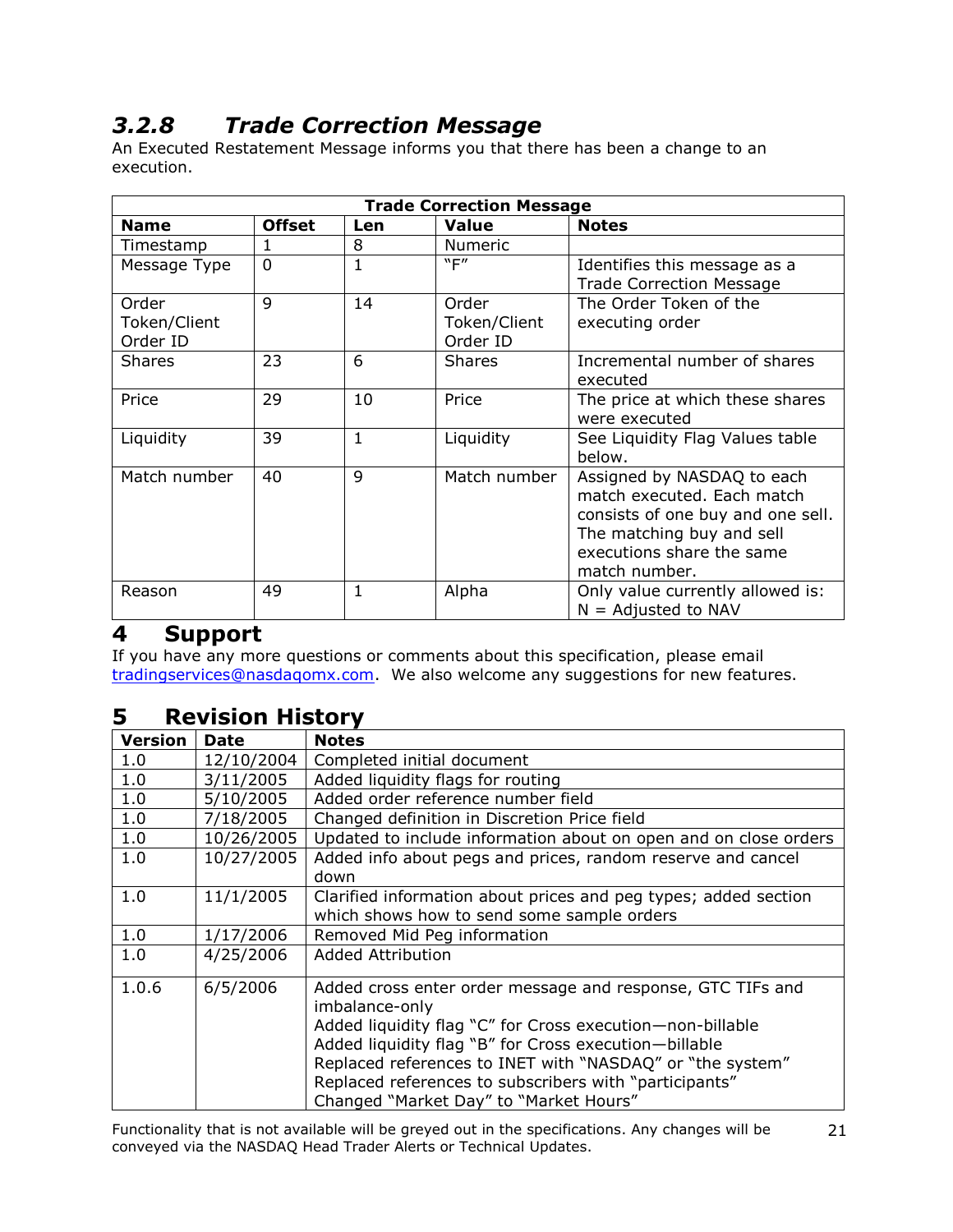|         |            | Changed "INET Day" to "System Hours"                                                                                                                                                                                           |
|---------|------------|--------------------------------------------------------------------------------------------------------------------------------------------------------------------------------------------------------------------------------|
| 1.0.6   | 01/10/2007 | Display field: Updated values and added value "C"<br>Added value "M" for Peg Type and Discretion Peg Type fields.<br>Updated Liquidity Flag Table                                                                              |
| 1.0.6   | 02/06/2007 | Added routing strategy/Route Dest/Exec Broker "SWIM"                                                                                                                                                                           |
| 1.0.6   | 02/22/2007 | Added Directed Destination Routing Code table                                                                                                                                                                                  |
| 1.0.6   | 05/01/2007 | Added liquidity flag "Y" = Re-Routed by NYSE                                                                                                                                                                                   |
| 1.0.6   | 06/14/2007 | Added routing strategy/Route Dest/Exec Broker "MOPP"                                                                                                                                                                           |
|         |            | Removed routing strategy/Route Dest/Exec Broker "SWIM"                                                                                                                                                                         |
| 1.0.7   | 07/25/2007 | Added routing strategy/Route Dest/Exec Broker "DOTD"<br>Added routing strategy/Route Dest/Exec Broker "DOTI"<br>Removed routing strategy/Route Dest/Exec Broker "DOTP"                                                         |
| 1.0.8   | 10/05/2007 | Order Message Side "E" specifies Short Sell                                                                                                                                                                                    |
| 1.0.9   | 01/02/2008 | Added liquidity flag "F"<br>Added liquidity flag "G"                                                                                                                                                                           |
| $1.1\,$ | 01/15/2008 | Removed DOTN and DOTO routing strategies.                                                                                                                                                                                      |
| 1.1.1   | 03/26/2008 | Added routing strategy/Route Dest/Exec Broker "SKIP"<br>Added routing strategy/Route Dest/Exec Broker "SKNY"<br>Added Pre-trade Risk Management reject codes<br>Removed display value "C"<br>Changed contact email for support |
| 1.1.2   | 05/12/2008 | Added Liquidity Flag "J"                                                                                                                                                                                                       |
| 1.1.3   | 07/29/2008 | Removed PHLX and ISPX as a market center and destination code<br>for Directed Orders.                                                                                                                                          |
| 1.1.4   | 08/26/2008 | Added directed order destination code value "ISBZ" for BATS                                                                                                                                                                    |
| 1.1.4   | 12/22/2008 | Corrected offset with accepted order with cross message                                                                                                                                                                        |
| 1.1.5   | 02/12/2009 | Modified liquidity flag "G"<br>Added liquidity flag "S"                                                                                                                                                                        |
| 1.1.6   | 02/20/2009 | Modified liquidity flag "F"<br>Added liquidity flag "U"                                                                                                                                                                        |
| 1.1.7   | 03/25/2009 | Added liquidity flag "B"<br>Added Cancel order reason field to cancel order message<br>Added Cancel order reason codes                                                                                                         |
| 1.1.8   | 04/14/2009 | Added routing strategy/Route Dest/Exec Broker "TFTY"                                                                                                                                                                           |
| 1.1.9   | 05/06/2009 | Added display flag "S"                                                                                                                                                                                                         |
|         |            | Added routing strategy/Route Dest/Exec Broker "SCNF"<br>Added routing strategy/Route Dest/Exec Broker "SGNF"<br>Revised description for liquidity flag "J"                                                                     |
| 1.1     | 06/05/2009 | Revised description for cancelled order reason "T" for anti-<br>internalization                                                                                                                                                |
| 1.1     | 06/24/2009 | Revised description for cancelled order reason "I" for anti-<br>internalization<br>Revised description for cancelled order reason "T" for removing<br>anti-internalization                                                     |
| 1.1     | 07/01/2009 | Revised description for cancelled order reason "I" for removing<br>anti-internalization<br>Added cancelled order reason "Q" for anti-internalization                                                                           |
| 1.1     | 08/10/2009 | Removed Flash order references, including SCNF and SGNF<br>routing strategies<br>Added liquidity flag "E" for NYSE Other                                                                                                       |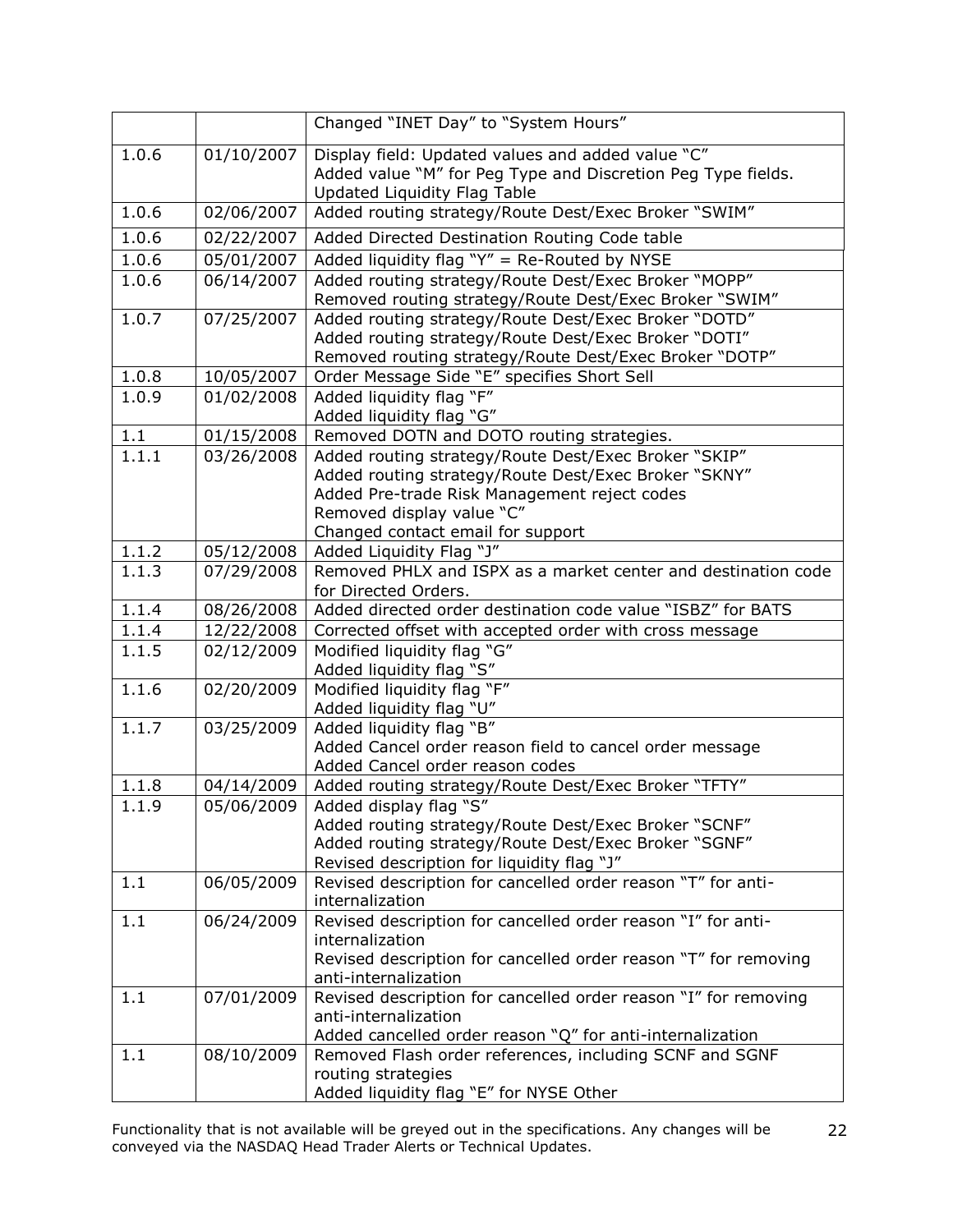| 1.1 | 12/10/2009 | Added routing strategy/Route Dest/Exec Broker "SAVE"                                                                          |
|-----|------------|-------------------------------------------------------------------------------------------------------------------------------|
|     |            | Added routing strategy/Route Dest/Exec Broker "QSAV"                                                                          |
|     |            | Added routing strategy/Route Dest/Exec Broker "QTFY"                                                                          |
|     |            | Revised PRM Reject code "#"                                                                                                   |
|     |            | Revised anti-internalization language, replaced with self match                                                               |
|     |            | prevention                                                                                                                    |
| 1.1 | 01/25/2010 | Revised the length of the symbol field from 6 to 8 characters.                                                                |
| 1.1 | 03/03/2010 | Added routing strategy/Route Dest/Exec Broker "DOTZ"                                                                          |
| 1.1 | 06/16/2010 | Added directed order destination code value "ISNA"                                                                            |
|     |            | Added directed order destination code value "ISNX"                                                                            |
|     |            | Added directed order destination code value "ISPX"                                                                            |
| 1.1 | 08/12/2010 | Order Message Side "E" specifies Short Sell                                                                                   |
|     |            | Removed directed order destination code value "ISGA"                                                                          |
|     |            | Removed directed order destination code value "ISGX"                                                                          |
| 1.1 | 08/26/2010 | Added directed order destination code value "ISBY"                                                                            |
| 1.1 | 09/23/2010 | Added liquidity flag "P"                                                                                                      |
| 1.1 | 01/10/2011 | Added routing strategy/Route Dest/Exec Broker "LIST"                                                                          |
|     |            | Added liquidity flag "T", "Z"                                                                                                 |
| 1.1 | 02/22/2011 | Added routing strategy/Route Dest/Exec Broker "SOLV"                                                                          |
|     |            | Added routing strategy/Route Dest/Exec Broker "CART"                                                                          |
|     |            | Added routing strategy/Route Dest/Exec Broker "QSLV"                                                                          |
| 1.1 | 04/04/2011 | Added cancelled order reason "K" for market collars                                                                           |
| 1.1 | 06/07/2011 | Updated PRM reject reasons                                                                                                    |
| 1.1 | 07/07/2011 | Removed inactive directed order destinations: ISDA, ISIS, ISLF,                                                               |
|     |            | <b>ISTR</b>                                                                                                                   |
| 1.1 | 10/04/2011 | Added Post only display values "P","W","L"                                                                                    |
|     |            | Removed IOC requirement for minimum quantity orders                                                                           |
| 1.1 | 03/19/2012 | Added routing strategy/Route Dest/Exec Broker "TWAP"                                                                          |
|     |            | Added routing strategy/Route Dest/Exec Broker "VWAP"                                                                          |
|     |            | Added routing strategy/Route Dest/Exec Broker "PV15"                                                                          |
|     |            | Added routing strategy/Route Dest/Exec Broker "PV20"                                                                          |
|     |            | Added routing strategy/Route Dest/Exec Broker "PV25"                                                                          |
|     |            | Added routing strategy/Route Dest/Exec Broker "PV33"                                                                          |
| 1.1 |            | 04/19/2012   Added liquidity flag values "k", "m"                                                                             |
| 1.1 | 06/19/2012 | Added Peg Type value "Q"                                                                                                      |
| 1.1 | 10/02/2012 | Added Peg Type value "I"                                                                                                      |
|     |            | Added Discretionary Peg Type value "I"                                                                                        |
| 1.1 | 10/17/2012 | Added routing strategy/Route Dest/Exec Broker "ESCN"                                                                          |
|     |            | Greyed out benchmark routing strategy and added footer to                                                                     |
|     |            | denote functionality not available                                                                                            |
| 1.1 | 10/23/2012 | Added liquidity flag values "7", "8"                                                                                          |
| 1.1 | 01/10/2013 | Added Customer type field to the enter order message                                                                          |
|     |            | Added Customer type field to the accepted order message                                                                       |
|     |            | Added Customer type field to the enter order with cross message<br>Added Customer type field to the accepted order with cross |
|     |            |                                                                                                                               |
|     |            | message<br>Added liquidity flag values "d", "e", "f"                                                                          |
| 1.1 | 01/28/2013 | Added liquidity flags "6"                                                                                                     |
| 1.1 | 02/05/2013 | Added Display values "O", "T", "Q"                                                                                            |
|     |            | Added Cross type value "R"                                                                                                    |
|     |            | Added liquidity flag values "j", "r", "t"                                                                                     |
|     |            |                                                                                                                               |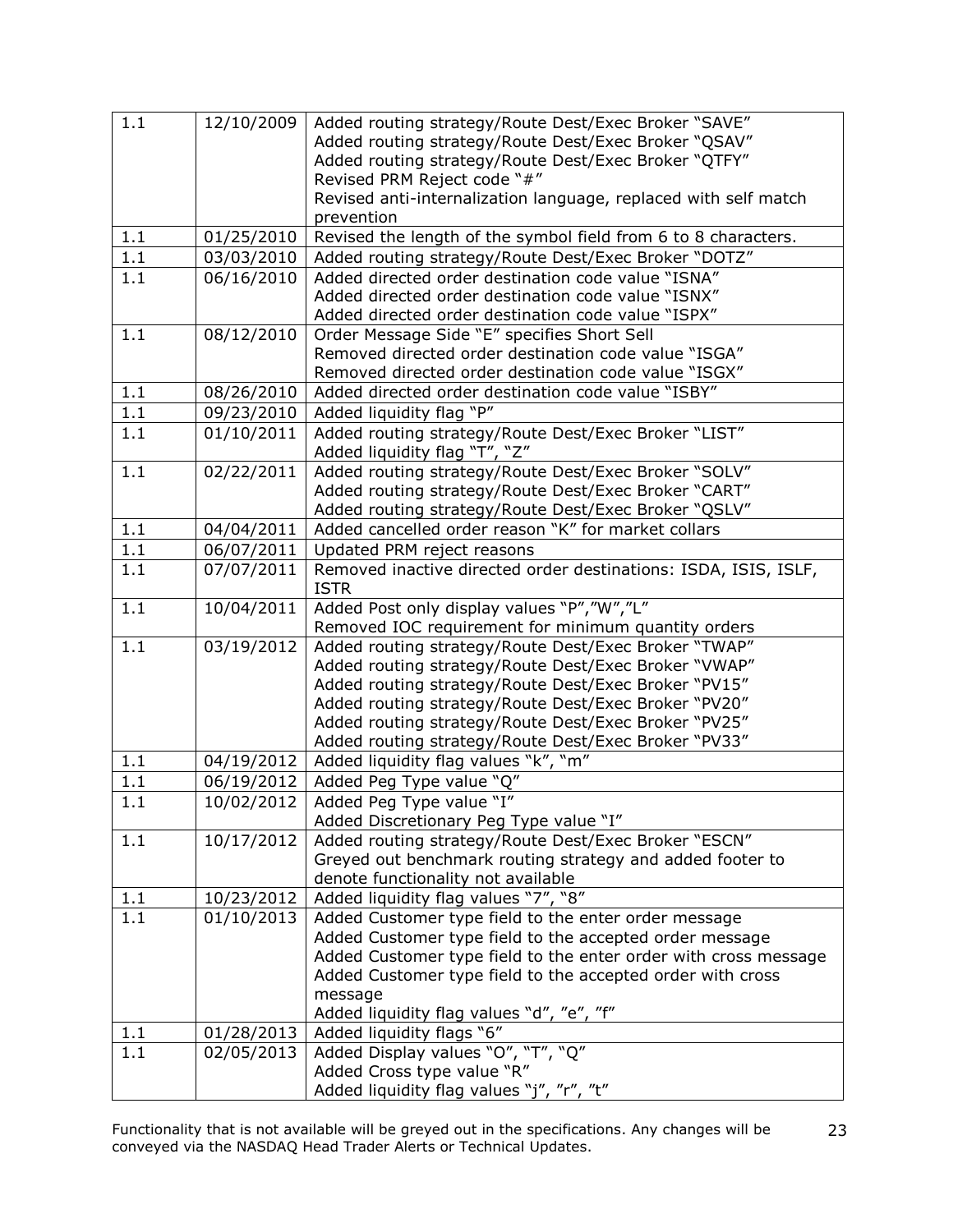| 1.1     | 02/25/2013 | Greyed out liquidity flag values "d", "f"                                                                                                                                                                                                              |
|---------|------------|--------------------------------------------------------------------------------------------------------------------------------------------------------------------------------------------------------------------------------------------------------|
| 1.1     | 03/01/2013 | Changed the peg type for market maker peg with aggressive                                                                                                                                                                                              |
|         |            | offset to "Q"                                                                                                                                                                                                                                          |
| 1.1     | 03/07/2013 | Removed benchmark order routing strategies                                                                                                                                                                                                             |
| 1.1     | 03/18/2013 | Added routing strategy/Route Dest/Exec Broker "QCST", "QDRK"<br>Replaced routing strategy/Route Dest/Exec Broker "INET" with<br>"QNET"                                                                                                                 |
| 1.1     | 03/27/2013 | Replaced routing strategy/Route Dest/Exec Broker "QNET" with<br>"INET"<br>Removed Cross type value "R"                                                                                                                                                 |
| 1.1     | 04/25/2013 | Added routing strategy/Route Dest/Exec Broker "MOPB"<br>Added cancel reason code "q"                                                                                                                                                                   |
| 1.1     | 05/02/2013 | Added display value "M"                                                                                                                                                                                                                                |
| 1.1     | 06/20/2013 | Added Cross type value "R"<br>Removed Cross type value "H"                                                                                                                                                                                             |
| 1.1     | 08/26/2013 | Added blurb about short sale affirmation                                                                                                                                                                                                               |
| 1.1     | 02/06/2014 | Added directed order destination "ISLF"                                                                                                                                                                                                                |
| 1.1     | 06/09/2014 | Updated the formatting of the document to make more<br>standardized across all specs                                                                                                                                                                   |
| 1.1     | 06/26/2014 | Added table of contents<br>Added Broken Trade Reason<br>Removed Samples of how to build messages<br>Added Liquidity flags "m", "k", "7", "8", "d", "e", "f", "j", "r", "t",<br>"6"                                                                     |
| 1.1     | 01/15/2015 | Added display values "L", "M" to section 2.1<br>Added display values "L", "M", "O", ''T", "Q" to section 2.2<br>Removed Liquidity Flag V<br>Added Liquidity flag values "0", "4", "5", "g"                                                             |
|         |            | Modified the definitions of liquidity flag values "M", "L", "K"                                                                                                                                                                                        |
| 1.1     | 03/23/2015 | Added cancel reasons "E", "X"                                                                                                                                                                                                                          |
| 1.1     | 06/08/2015 | Greyed out cancel order reasons "E", "X"                                                                                                                                                                                                               |
| 1.1     | 06/23/2015 | Updated description for cancel reason "E"<br>Removed cancel reason "X"                                                                                                                                                                                 |
| 1.1     | 09/01/2015 | Revised the description for liquidity flag value "T"<br>Removed liquidity flag value "Z"                                                                                                                                                               |
| 1.1     | 12/23/2015 | Added cancel reasons "C", "H", "X"                                                                                                                                                                                                                     |
| $1.1\,$ | 01/11/2016 | Added Execbroker values "RFTY", "QRTY"<br>Revised description of Liquidity flag values "4", "5", "6", "g"                                                                                                                                              |
| 1.1     | 02/29/2016 | Added Liquidity flag values "a", "x", "y"<br>Added Liquidity flag values "b", "c", "h", "N"<br>Revised description of Liquidity flag values "a", "x", "y"<br>Added Executed with reference price order message<br>Added Trade Correction order message |
| 1.1     | 06/24/2016 | Added directed order destination value "ISIX"<br>Removed directed order destination value "ISLF"                                                                                                                                                       |
| 1.1     | 07/18/2016 | Added value "y" to inter-market sweep eligibility                                                                                                                                                                                                      |
| 1.1     | 08/31/2016 | Added Reactive Trade Now to Enter Order with Cross functionality                                                                                                                                                                                       |
| 1.1     | 10/14/2016 | Added routing strategy QRPO to Route Dest/Exec Broker                                                                                                                                                                                                  |
| 1.1     | 10/28/2016 | Greyed out display values "Q" "T" "O" to enter order message<br>with cross functionality and accepted order message with cross<br>functionality                                                                                                        |